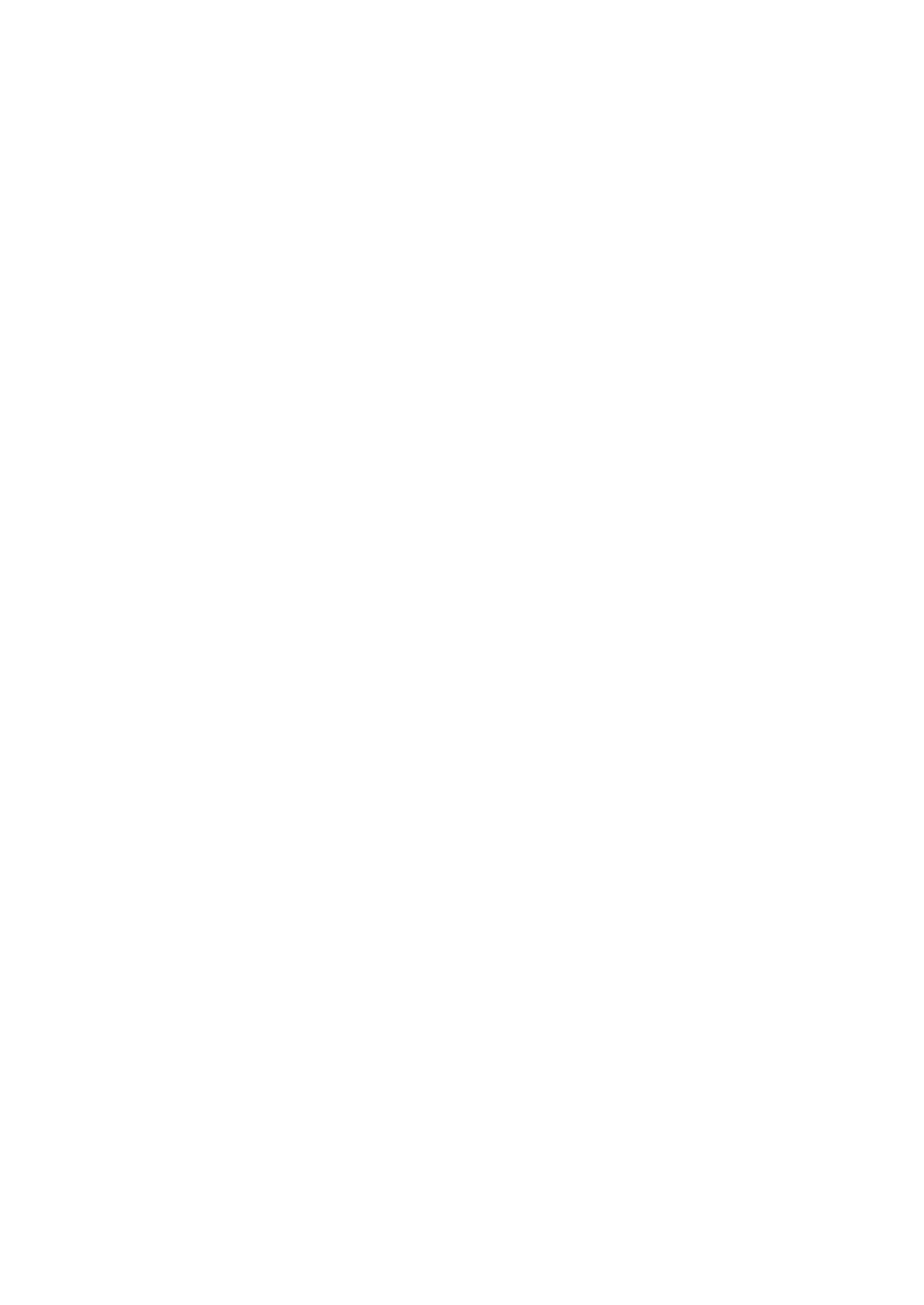#### **Authors' Addresses**

Piotr Krysta Max-Planck-Institut für Informatik Stuhlsatzenhausweg 85 66123 Saarbrücken krysta@mpi-sb.mpg.de Partially supported by DFG grant Vo889/1-1, and IST program of the EU under ontra
t IST-1999-14186 (ALCOM-FT).

Max-Planck-Institut für Informatik Stuhlsatzenhausweg 85 66123 Saarbrücken sanders@mpi-sb.mpg.de Partially supported by DFG grant Sa933/1-1, and IST program of the EU under ontra
t IST-1999-14186 (ALCOM-FT).

Berthold Vöcking Dept. of Computer S
ien
e Universitat Dortmund Baroper Str. 301 44221 Dortmund voecking@ls2.cs.uni-dortmund.de Partially supported by DFG grant Vo889/1-1.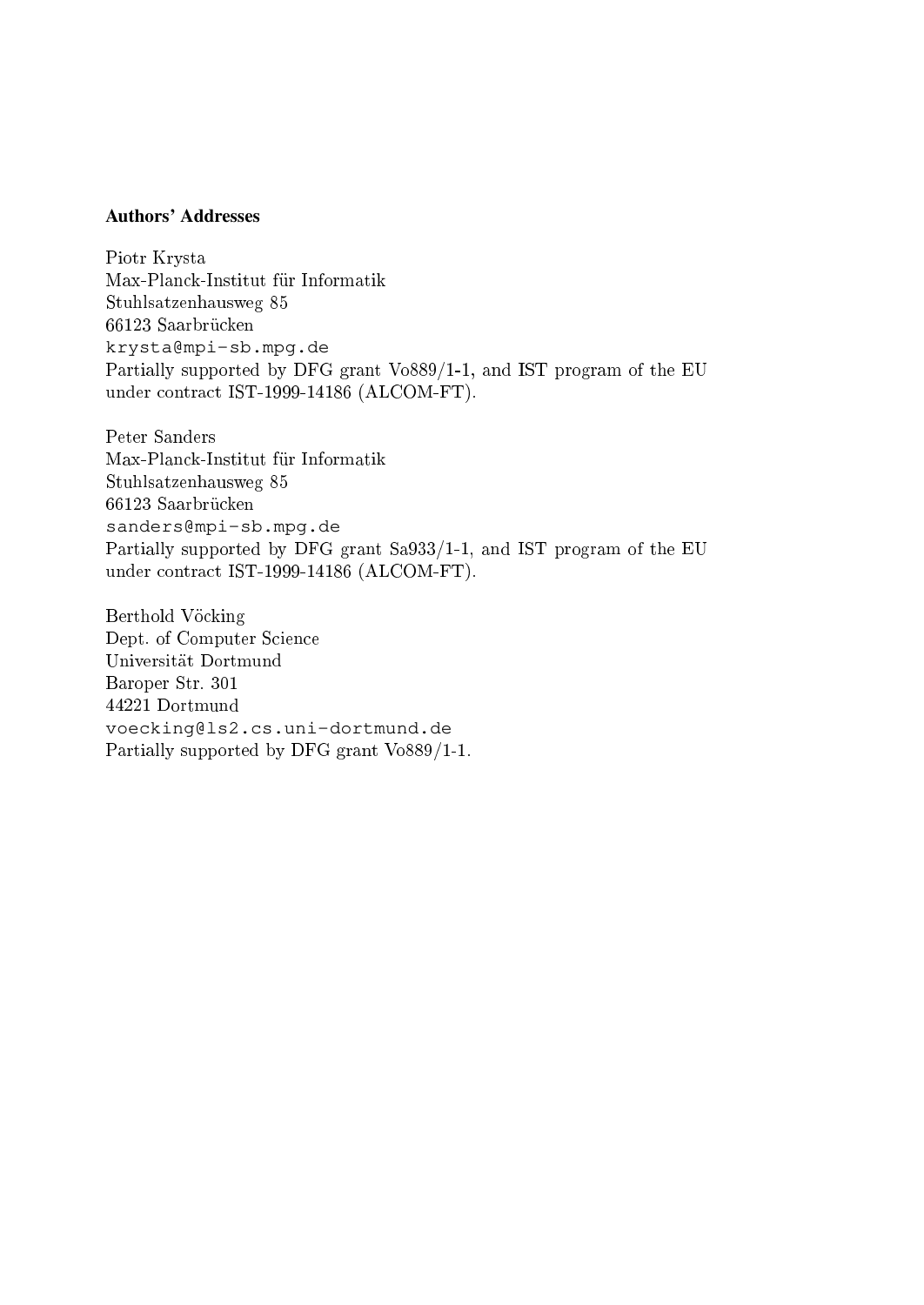#### **Abstract**

We investigate variants of the well studied problem of scheduling tasks on uniformly related machines to minimize the makespan. In the *k*-splittable scheduling problem each task can be broken into at most  $k \geq 2$  pieces each of which has to be assigned to a different machine. In the slightly more general SAC problem each task *j* comes with its own splittability parameter  $k_j$ , where we assume  $k_j \geq 2$ . These problems are known to be NP-hard and, hence, previous research mainly focuses on approximation algorithms.

Our motivation to study these scheduling problems is traffic allocation for server farms based on a variant of the Internet Domain Name Service (DNS) that uses a stochastic splitting of request streams. Optimal solutions for the *k*splittable scheduling problem yield optimal solutions for this traffic allocation problem. Approximation ratios, however, do not translate from one problem to the other because of non-linear latency functions. In fact, we can prove that the traffic allocation problem with standard latency functions from Queueing Theory cannot be approximated in polynomial time within any finite factor because of the extreme behavior of these functions.

Because of the inapproximability, we turn our attention to fixed-parameter tractable algorithms. Our main result is a polynomial time algorithm computing an exact solution for the *k*-splittable scheduling problem as well as the SAC problem for any fixed number of machines. The running time of our algorithm increases exponentially with the number of machines but is only linear in the number of tasks. This result is the first proof that bounded splittability reduces the complexity of scheduling as the unsplittable scheduling is known to be NP-hard already for two machines. Furthermore, since our algorithm solves the scheduling problem exactly, it also solves the traffic allocation problem that motivated our study.

#### **Keywords**

Traffic Allocation, Splittability, Scheduling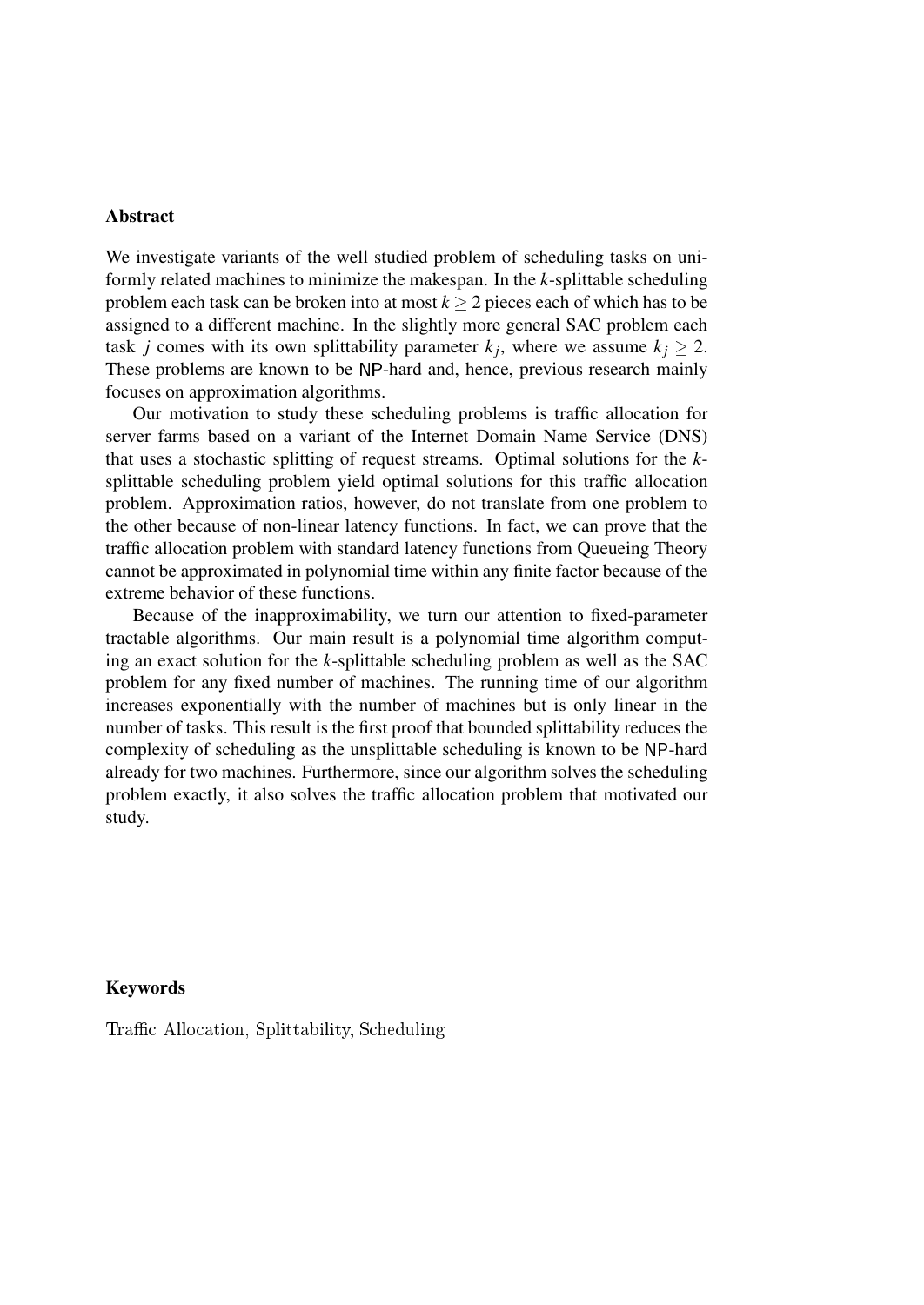# **1 Introduction**

A server farm is a collection of servers delivering data to a set of clients. Some large scale server farms are distributed all over the Internet and deliver various types of site content including graphics, streaming media, downloadable files, and HTML on behalf of other content providers who pay for an efficient and reliable delivery of their site data. To satisfy these requirements, one needs an advanced traffic management that takes care for the assignment of traffic streams to individual servers. Such streams can be formed, e.g., by traffic directed to the same page, traffic directed to pages of the same content provider, or by the traffic requested from clients in the same geographical region or domain, or also by combinations of these criteria. The objective is to distribute these streams as evenly as possible over all servers in order to ensure site availability and optimal performance.

For each traffic stream there is a corresponding stream of requests sent from the clients to the server farm. Current implementations of commercial Web server farms use the Internet Domain Name Service (DNS) to direct the requests immediately to the server that is responsible for delivering the data of the corresponding traffic stream. The DNS can answer a query such as "What is www.uni-dortmund.de?" with a short list of IP addresses rather than only a single IP address. The original idea behind returning this list is that, in case of failures, clients can redirect their requests to alternative servers. Nowadays, slightly deviating from this original idea, these lists are also used for the purpose of load balancing among replicated servers (cf., e.g., [12]). When clients make a DNS query for a name mapped to a list of addresses, the server responds with the entire list of IP addresses, but rotates the ordering of addresses within each reply. In this way, as clients typically send their HTTP requests to the IP address listed first, DNS rotation distributes the requests more or less evenly among all the replicated servers in the list.

Suppose the request streams are formed by a sufficiently large number of clients such that it is reasonably well described by a Poisson process. Let  $\lambda_j$  denote the rate of stream *j*, i.e., the expected number of requests in some specified time interval. Under this assumption, rotating a list of  $\ell$  servers corresponds to splitting stream *j* into  $\ell$  substreams each of which having rate  $\lambda_i/\ell$ . We propose a slightly more sophisticated stochastic splitting policy that allows for a better load balancing and additionally preserves the Poisson property of the request streams. Suppose, the DNS attaches a vector  $p_1^j$  $j_1, \ldots, p_\ell^j$  with  $\sum_i p_i^j = 1$  to the list of each stream *j*. In this way, every individual request in stream *j* can be directed to the *i*th server on this list with probability  $p_i^j$ *i* . This policy breaks Poisson stream *j* into  $\ell$  Poisson streams of rate  $p_1^j$  $i_1 \lambda_j, \ldots, p_\ell^j \lambda_j$ , respectively.

The possibility to split streams into smaller substreams can obviously reduce the maximum latency. It is not obvious, however, whether it is easier or more difficult to find an optimal assignment if one allows that every stream is allowed to be broken into a bounded number of substreams. Observe that the allocation problem above is a variant of machine scheduling in which streams correspond to jobs and servers to machines. In the context of machine scheduling, bounded splittability has been investigated before with the motivation to speed up the execution of parallel programs. Let us begin our study by introducing the relevant background in scheduling.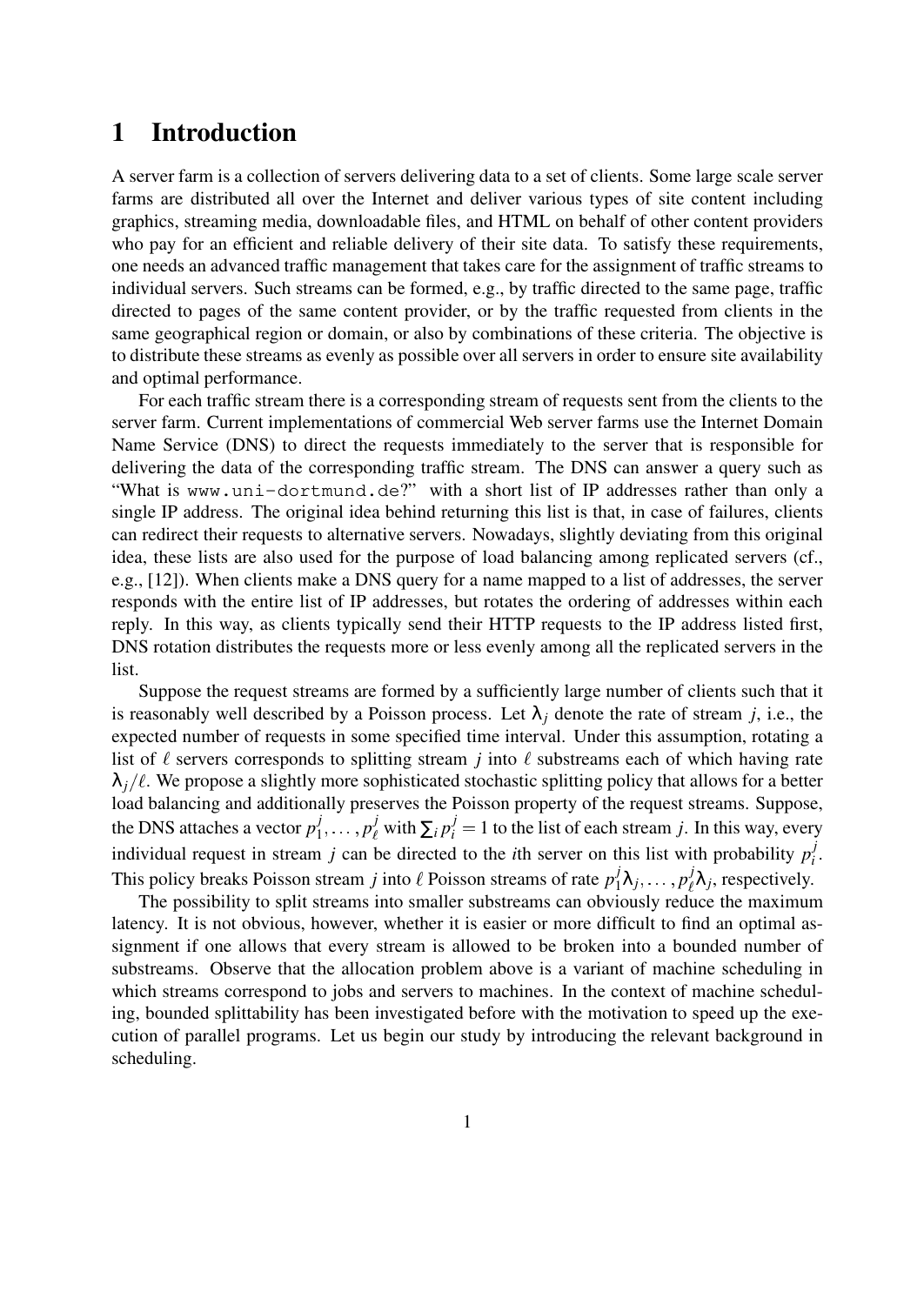**Scheduling on uniformly related machines.** Suppose a set of jobs  $[n] = \{1, \ldots, n\}$  need to be scheduled on a set of machines  $[m] = \{1, \ldots, m\}$ . Jobs are described by sizes  $\lambda_1, \ldots, \lambda_n \in$  $\mathbb{Q}_{>0}$ , and machines are described by their speeds  $s_1, \ldots, s_n \in \mathbb{Q}_{>0}$ . In the classical, *unsplittable scheduling problem* for uniformly related machines, every job must be assigned to exactly one machine. This mapping can be described by an assignment matrix  $(x_{ij})_{i \in [m], j \in [n]}$ , where  $x_{ij}$  is an indicator variable with  $x_{ij} = 1$  if job *j* is assigned to machine *i* and 0 otherwise. The objective is to minimize the *makespan*  $z = \max_{i \in [m]} \sum_{j \in [n]} \lambda_j x_{ij} / s_i$ .

It is well known that this problem is strongly NP-hard. Hochbaum and Shmoys [8, 9] gave the first polynomial time approximation schemes (PTAS) for this problem. If the number of machines is fixed, then the problem is only weakly NP-hard and it admits a fully polynomial time approximation scheme (FPTAS) [10].

A fractional relaxation of the problem leads to splittable scheduling. In the *fully splittable scheduling* problem the variables  $x_i$  can take arbitrary real values from [0, 1] subject to the constraints  $\sum_{i \in [m]} x_{ij} \geq 1$ , for every  $j \in [n]$ . This problem is trivially solvable, e.g., by assigning a piece of each job to each machine whose size is proportional to the speed of the machine.

*k***-splittable machine scheduling and the SAC problem.** In the *k-splittable machine scheduling problem* each job can be broken into at most  $k > 2$  pieces that might be placed on different machines, that is, at most *k* of the variables  $x_{ij} \in [0,1]$ , for every job *j*, are allowed to have positive values. Recently, Shachnai and Tamir [18] introduced a generalization of this problem, called *scheduling with machine allotment constraints (SAC)*. In this problem, each job *j* comes with its own splittability parameter  $k_j \geq 1$ . In our study, we will mostly assume  $k_j \geq 2$ , for every  $j \in [n]$ .

Shachnai and Tamir [18] prove that, in contrast to the fully splittable scheduling problem, the *k*-splittable machine scheduling problem is strongly NP-hard even on identical machines. As a positive result, they can give a PTAS for the SAC problem, whose running time, however, does not render practical as the splittability appears double exponentially in the running time. As a more practically relevant result, they present a very fast max<sub>*i*</sub>(1+1/ $k$ <sub>*j*</sub>)-approximation algorithm. This result suggests that, in fact, approximation should get easier when the splittability is increased.

We should mention here, that there is a related scheduling problem in which *preemption* is allowed, that is, jobs can be split arbitrarily but pieces of the same job cannot be processed at the same time on different machines. Shachnai and Tamir study also combinations of SAC and scheduling with preemption in which jobs can be broken into a bounded number of pieces and additionally there are bounds on the number of pieces that can be executed at the same time. Further variants of scheduling with different notions of splittability with various motivations from parallel computing and production planning can be found in [18] and [19].

**Scheduling for non-linear latency functions.** The only difference between the *k*-splittable scheduling problem and the traffic allocation problem described above is that the latency occurring at servers cannot be assumed to be linear. A typical example for a set of functions that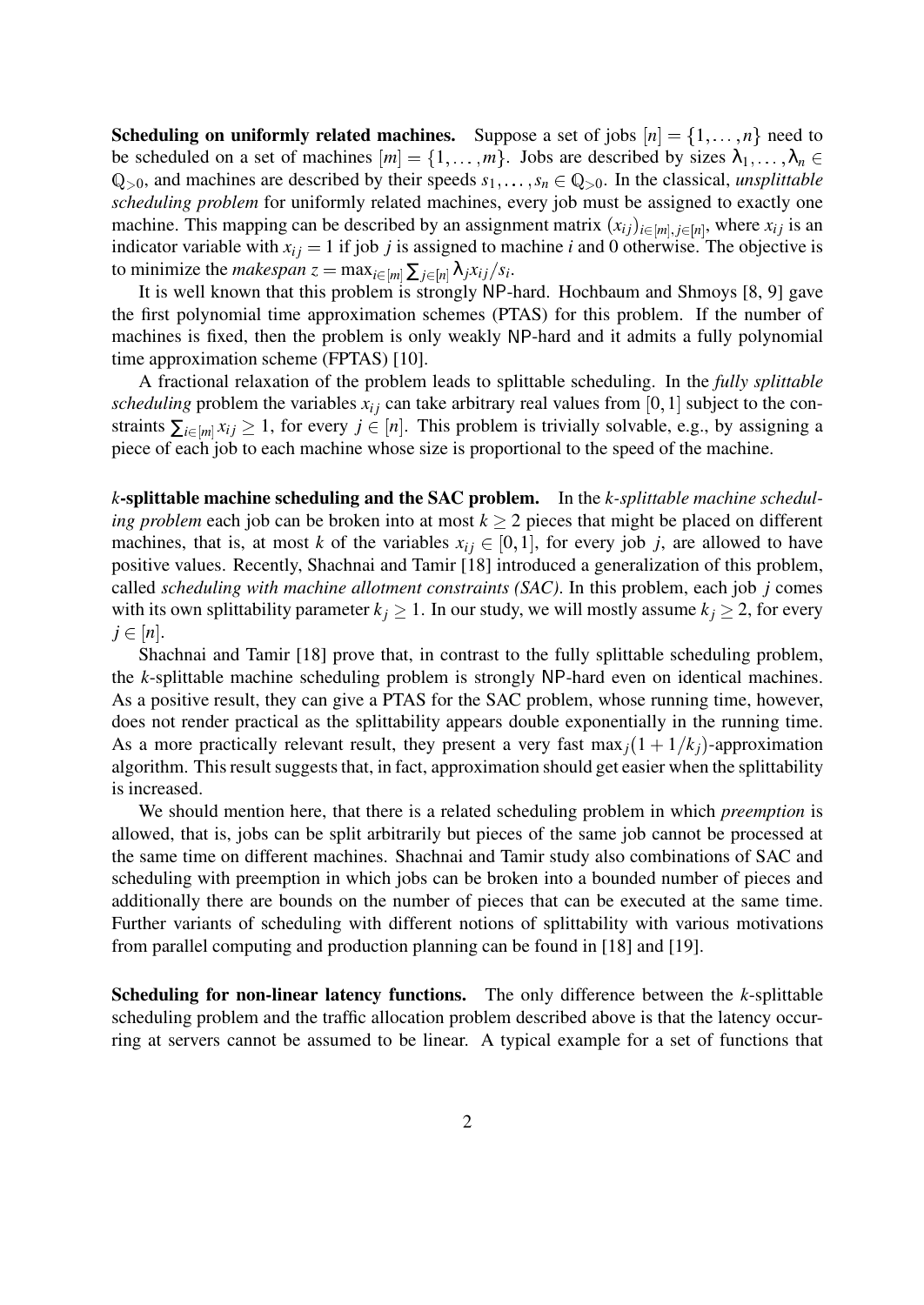describes the latency at a server of speed *s* with an incoming Poisson stream at rate  $\lambda$  is

$$
f_s(\lambda) = \frac{\lambda}{s(s - \min\{s, \lambda\})}
$$

This family of functions can be derived from the formula for the waiting time on an M/M/1 queueing system. Of course, M/M/1 waiting time is only one out of many examples for latency functions that can be obtained from Queueing Theory. In fact, a typical property of such functions is that the latency goes to infinity when the injection rate approaches the service rate.

Instead of focusing on particular latency functions, let us set up a more general framework in which we can analyze the effects of non-linearity. The *k-splittable traffic allocation problem* is a variant of the *k*-splittable scheduling problem. Streams are described by rates  $\lambda_1, \ldots, \lambda_n$ , and servers are described by bandwidths or service rates  $s_1, \ldots, s_m$ . In this way, traffic streams can be identified with jobs and servers with machines. The latencies occurring at the servers are described by a *family of latency functions*  $\mathcal{F} = \{f_s : \mathbb{Q}_{\geq 0} \to \mathbb{Q}_{\geq 0} \cup \{\infty\} | s \in \mathbb{Q}_{>0}\}\$  where  $f_s$ denotes the latency function for a server with service rate *s*. These functions are assumed to be non-decreasing.

Scheduling under non-linear latency functions has been considered before as well. Alon et al. [1] give a PTAS for the problem of makespan minimization on identical machines with certain well-behaved latency functions. Their results were further generalized and extended into a PTAS for the makespan minimization on uniformly related machines by Epstein and Sgall [5]. In both studies, the latency functions are assumed to fulfill certain analytical properties like convexity and uniform continuity under a logarithmic scale. Unfortunately, the uniform continuity condition excludes the typical functions from Queueing Theory.

### **1.1 Our results**

The main result of this paper is a fixed-parameter tractable algorithm for the *k*-splittable scheduling and the more general SAC problem with splittability at least two for every job. Our algorithm has polynomial running time for every fixed number of machines. This result is remarkable as unsplittable scheduling is known to be NP-hard already on two machines. In fact, our result is the first proof that bounded splittability reduces the complexity of scheduling.

In more detail, given any upper bound *T* on the makespan of an optimal assignment, our algorithm computes a feasible assignment with makespan at most *T* in time  $O(n + m^{m+m/(k_0-1)})$ with  $k_0 = \min\{k_1, k_2, \dots, k_n\}$ . Furthermore, despite the possibility to split the jobs into pieces of non-rational size, we can prove that the optimal makespan can be represented by a rational number with only a polynomial number of bits. Thus the optimal makespan can be found efficiently by using binary search techniques over the rational numbers. This yields an exact algorithm for SAC on a fixed number of machines with polynomial running time.

In addition, we study the effects due to the non-linearity of latency functions. The algorithm above can be adopted to work efficiently for a wide class of latency functions containing even such extreme functions as M/M/1 waiting time. In particular, we are also able to use this algorithm for latency functions describing an M/G/1 queue waiting time under heterogeneous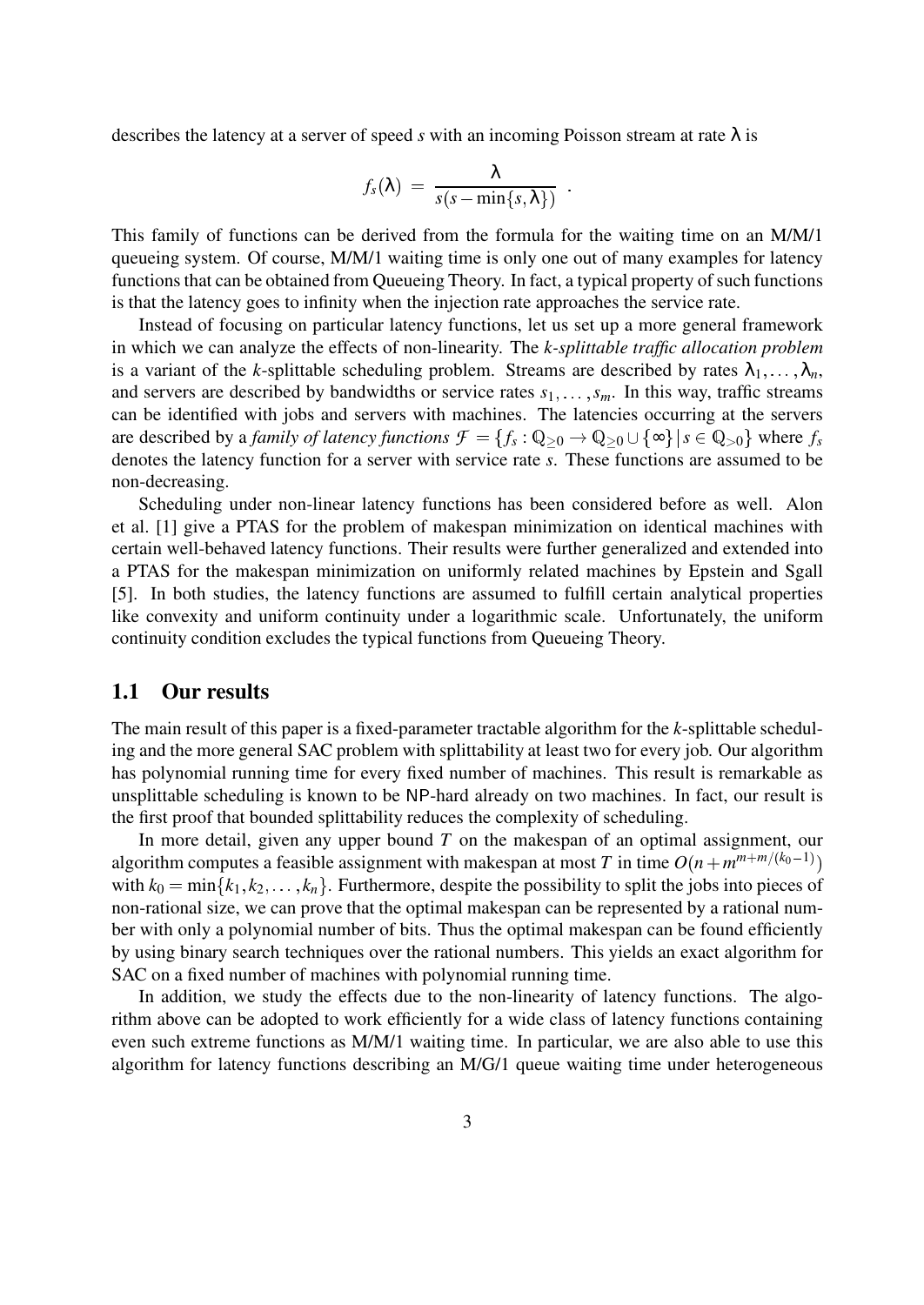traffic. On the negative side, we prove that latency functions like M/M/1 do not admit polynomial time approximation algorithms with finite approximation ratio if the number of machines is unbounded. The latter result is an ultimate rationale for our approach to devise efficient algorithms for a fixed number of machines.

### **2 An exact algorithm for SAC with given makespan**

In this section, we present an exact algorithm for SAC with splittability at least two for every job. Our algorithm has polynomial running time for any fixed number of machines. We assume that an upper bound on the optimal makespan is given. This upper bound defines a capacity for each machine. The capacity of machine *i* is denoted by *c<sup>i</sup>* . The computed schedule has to satisfy  $\sum_{j \in [n]} \lambda_j x_{ij} \le c_i$ , for every  $i \in [m]$ .

A difficult subproblem that has to be solved is to decide into which pieces of which size the jobs should be cut. In principle, the number of possible cuts is unbounded. Our analysis, however, will show that it suffices to consider only those cuts that "saturate" a machine. Let  $\pi_{ij} = \lambda_j x_{ij}$  denote the size of the piece of job *j* that is allocated to machine *i*. Then machine *i* is *saturated* by job *j* if  $\pi_{ij} = c_i$ .

Our algorithm, called Algorithm 1, schedules the *bulkiest* job *j* first where the bulkiness of *j* is defined as  $\lambda_i/(k_i-1)$ . Using a backtracking approach it tries all ways to cut one piece from job *j* such that a machine is saturated. The saturated machine is removed from the problem; the splittablity and size of *j* is reduced accordingly. The remaining problem is solved recursively. Two special cases have to be considered. Let *I* being the set of remaining machines. If *j* satisfies  $\lambda_j/(k_j-1) \le \min\{c_i : i \in I\}$  then *j* and all other remaining jobs can be scheduled using a simple greedy approach known as McNaughton's rule [15]. Since the splittability *k<sup>j</sup>* of a job is decreased whenever a piece is cut off, a remaining piece can eventually become unsplittable. Since this remaining piece will be infinitely bulky, it will be scheduled in the next iteration. In this case, all machines that can accommodate the piece are tried. A formal description of the algorithm can be found in Figure 1.

**Theorem 1.** *Algorithm 1 finds a feasible solution for SAC with a given possible makespan, provided that the splittability of each job is at least two. It can be implemented to run in time*  $O(n + m^{m+m/(k_0-1)})$ , where  $k_0 = \min\{k_j : j = 1, 2, ..., n\}$ .

*Proof.* All the necessary data structures can be initialized in time  $O(m+n)$  if we use a representation of the piece size matrix  $(\pi_{ij})$  that only stores nonzero entries. There can be at most *m* recursive calls that saturate a machine and at most  $m/(k_0 - 1)$  recursive calls made for unsplittable pieces that remain after a job *j* was split  $k_j - 1$  times. All in all, the backtrack tree considers no more than  $m!m^{m/(k_0-1)}$  possibilities. The selection of the bulkiest job can be implemented to run in time *O* (log*m*) independent of *n*: Only the *m* largest jobs can ever be a candidate. Hence it suffices to select these jobs initially using an  $O(n)$  time algorithm [2] and keep them in a priority queue data structure. Greedy scheduling using McNaughton's rule takes time  $O(n+m)$ . Overall, we get an execution time of  $O(n+m+m!m^{m/(k_0-1)}\log m) = O(n+m^{m+m/(k_0-1)})$ .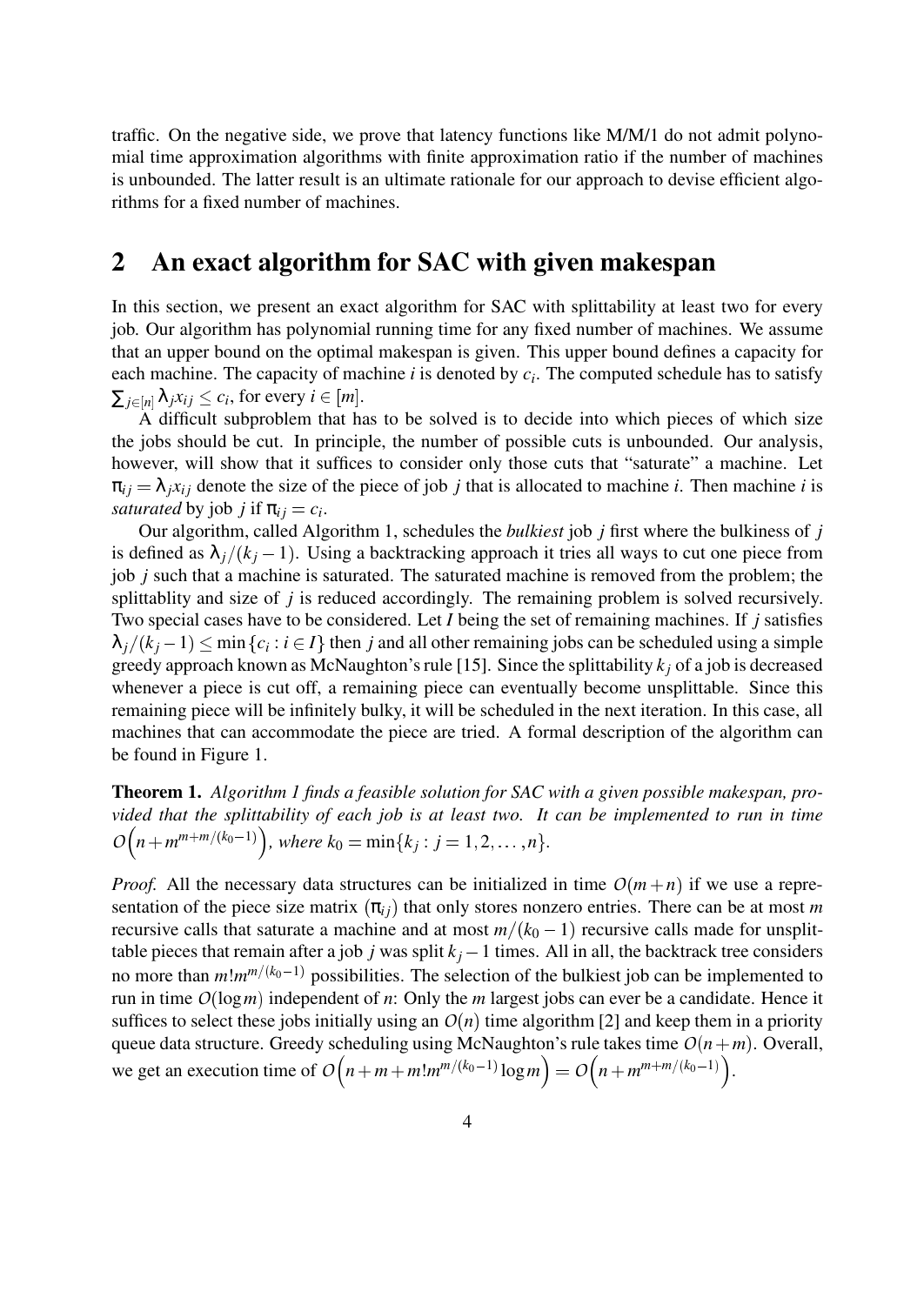$I := [m]$  –– machines that are not saturated  $J := [n]$   $\qquad \qquad \text{–-}$  jobs still to be scheduled **if**  $\sum_{i \in J} \lambda_i > \sum_{i \in I} c_i \vee \neg \text{solve}$  **then** output "no solution possible" **else** output nonzero  $\pi_{ij}$  values

**Function** solve() : Boolean **if**  $J = \emptyset$  **then return** true find a  $j \in J$  that maximizes  $\lambda_j/(k_j-1)$ **if**  $k_j = 1$  **then ––** Unsplittable remaining piece **forall**  $i \in I$  with  $c_i \geq \lambda_j$  **do**  $\pi_{ij} := \lambda_j; c_i := c_i - \lambda_j; J := J \setminus \{j\}$  -- (\*) **if** solve() **then return** true undo changes made in line (\*) **else – –** Job *j* is splittable **if**  $\lambda_j/(k_j-1) \le \min\{c_i : i \in I\}$  **then** McNaughton(); **return** true **forall**  $i \in I$  with  $c_i < \lambda_j$  **do**  $\pi_{ij} := c_i; \lambda_j := \lambda_j - c_i; k_j := k_j - 1; I := I \setminus \{i\}$  -- (\*\*) **if** solve() **then return** true undo changes made in line (\*\*) **return** false

**Procedure** McNaughton() *––* Schedule greedily pick any  $i \in I$ **foreach**  $j \in J$  **do while**  $c_i \leq \lambda_j$  do  $\pi_{ij} := c_i$ ;  $\lambda_j := \lambda_j - c_i$ ;  $I := I \setminus \{i\}$ ; pick any new  $i \in I$  $\pi_{ij} := \lambda_j; \, c_i := c_i - \lambda_j$ 

Figure 1: Algorithm 1: Find a schedule of *n* jobs with splittabilities  $k_j$  to *m* machines.

The algorithm also produces only correct schedules. In particular, when  $\lambda_i/(k_i-1) \leq$  $\min\{c_i : i \in I\}$  McNaughton's rule can complete the schedule because no remaining job is large enough to saturate more than  $k_j - 1$  of the remaining machines. In particular, solve() maintains the invariant  $\sum_{i\in J}\lambda_i \leq \sum_{i\in I}c_i$  and when McNaughton's rule is called, it can complete the schedule:

**Lemma 2.** *McNaughton's rule computes a correct schedule if*  $\sum_{i\in J} \lambda_i \leq \sum_{i\in I} c_i$  *and*  $\forall i \in I, j \in J$  $J : \lambda_j/(k_j-1) \leq c_i$ .

*Proof.* The only thing that can go wrong is that a job *j* is split more than  $k_j - 1$  times, i.e., into at least  $k_j + 1$  pieces. But then, it completely fills at least  $k_j - 1$  machines with capacity at least  $\min_{i \in I} c_i$ . But this contradicts the assumption that  $\lambda_j/(k_j-1) \leq c_i$ .  $\Box$ 

Now we come to the interesting part of the proof. We have to show that the search succeeds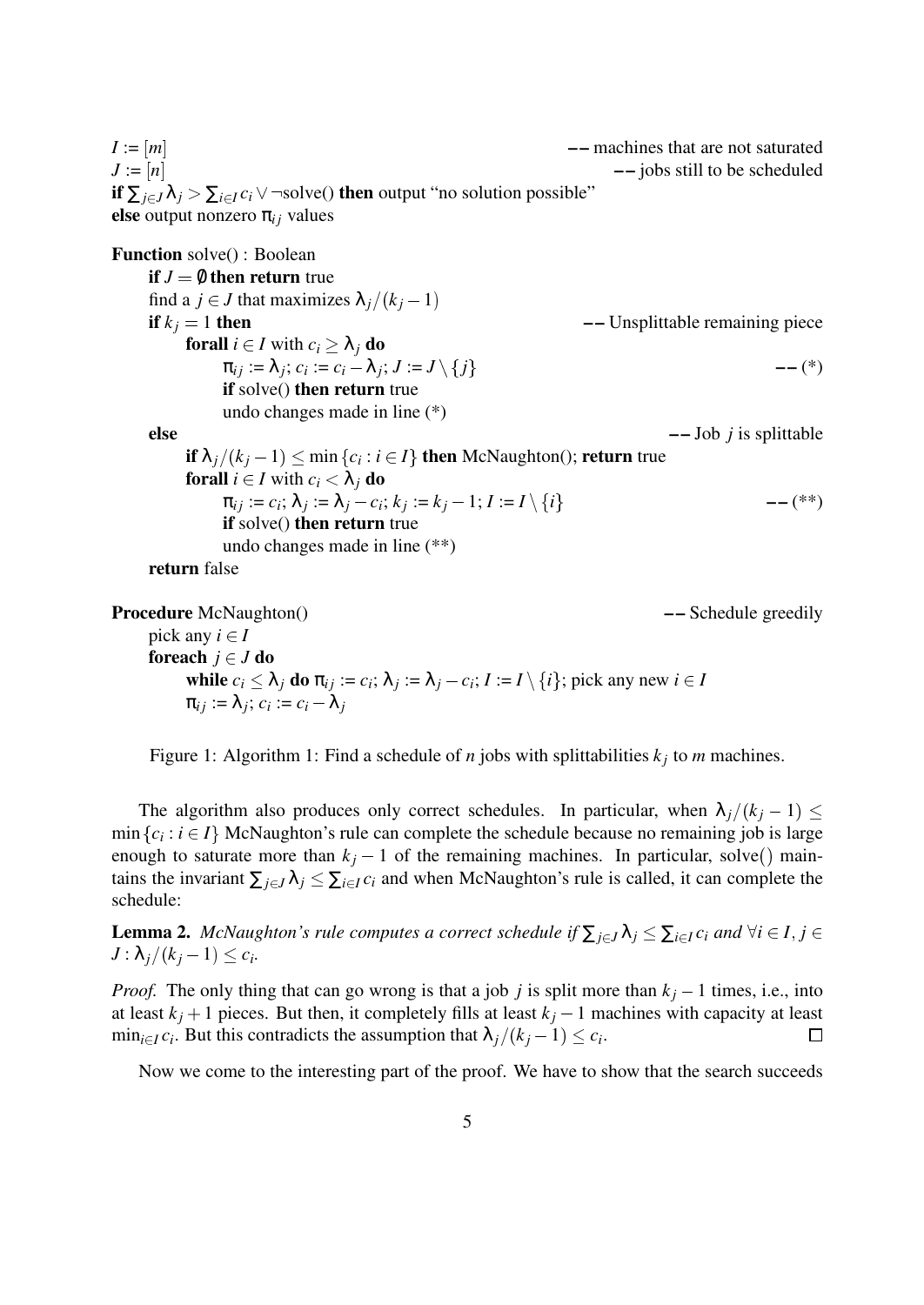

Figure 2: Manipulating schedules. (a): The move from Lemma 4; (b): The swap from Lemma 5; (c): Saturation using Lemma 6; (d): The rotation from Lemma 7; (e): Moving *j* away from *r*.

if a feasible schedule exists. We show the stronger claim that the algorithm is correct even if unsplittable jobs are present. (In this case only the above running time analysis would fail.) The proof is by induction on *m*. For  $m = 1$  this is trivial since no splits are necessary.

Now consider the case  $m > 1$ . If there are unsplittable jobs, they are infinitely bulky and hence are scheduled first. Since all possible placements for them are tried, nothing can be missed for them. When a splittable job is bulkiest, only those splits are considered that saturate one machine. But Lemma 3 below shows that if there is a feasible schedule at all, there must also be one with this property. The recursive call leaves a problem with one machine less and hence the induction hypothesis can be applied.  $\Box$ 

**Lemma 3.** *If a feasible schedule exists and the bulkiest job is large enough to saturate a machine then there is a feasible schedule where the bulkiest job saturates a machine.*

Our approach to proving Lemma 3 is to show that any feasible schedule can be transformed into a feasible schedule where the bulkiest job saturates a machine. To simplify this task, we first establish a toolbox of simpler transformations. We begin with two very simple transformations that affect only two jobs and obviously maintain feasibility. Fig. 2-(a) and 2-(b) illustrate these transformations.

**Lemma 4.** For any feasible schedule, consider two jobs p and q sharing machine i<sup>t</sup>, i.e.,  $\pi_{i'p} > 0$ and  $\pi_{i'q} > 0$ . For any machine i such that  $\pi_{i'q} < \pi_{ip}$  there is a feasible schedule where the over $l$ apping piece of  $q$  is moved to machine i, i.e.,  $(\pi_{i'p},\pi_{ip},\pi_{i'q},\pi_{iq}) := (\pi_{i'p}+\pi_{i'q},\pi_{ip}-\pi_{i'q},0,\pi_{iq}+1)$  $\pi_{i'q}).$ 

**Lemma 5.** *For any feasible schedule, consider two jobs p and q sharing machine i, i.e.,*  $\pi_{ip} > 0$ *and*  $\pi_{iq} > 0$ *. Furthermore, consider two other pieces*  $\pi_{i_p p}$  *and*  $\pi_{i_q q}$  *of p and q. If*  $\pi_{i_p p} \leq \pi_{i_q} + \pi_{i_q q}$  $\int$  *and*  $\pi_{i_q} \leq \pi_{ip} + \pi_{i_p}$  *then there is a feasible schedule where the pieces*  $\pi_{i_p}$  *and*  $\pi_{i_q}$  *are swapped as follows:*

$$
\left(\begin{array}{cccc}\n\pi_{i_p p}, & \pi_{i_p}, & \pi_{i_q p}, & \pi_{i_p q}, & \pi_{i_q}, & \pi_{i_q q}\n\end{array}\right) := \n\left(\begin{array}{cccc}\n0, & \pi_{i_p} + \pi_{i_p p}, & \pi_{i_q p} + \pi_{i_q q}, & \pi_{i_p q} + \pi_{i_p p}, & \pi_{i_q} + \pi_{i_q q} - \pi_{i_p p}, & 0\n\end{array}\right)
$$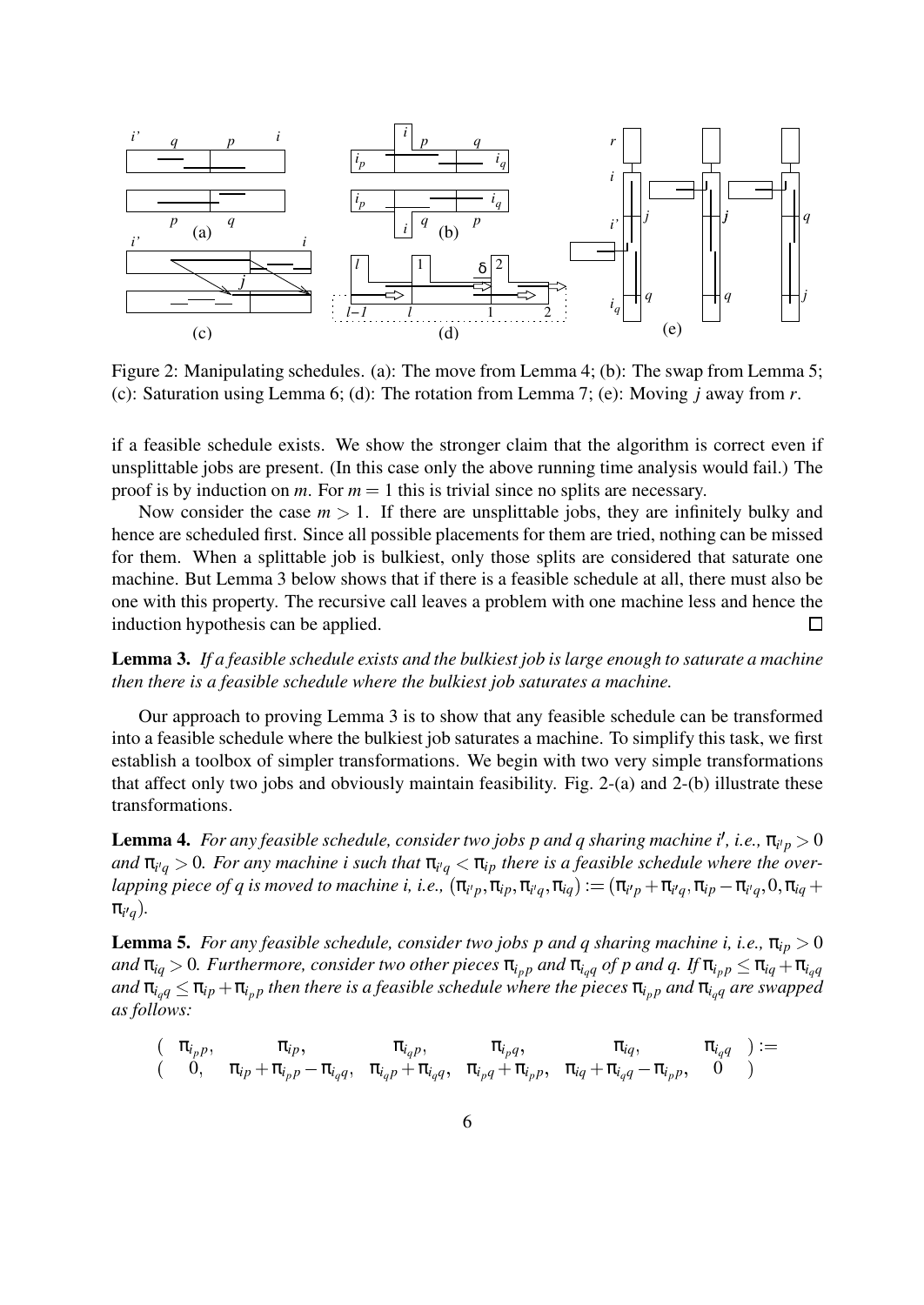As a first application of Lemma 4 we now explain how a large job *j* allocated to at most  $k_j - 1$  machines can "take over" a small machine.

**Lemma 6.** *Consider a job j and machine i such that*  $\lambda_j/(k_j-1) \ge c_i$ . If there is a feasible *schedule where j is scheduled to at most*  $(k<sub>j</sub> - 1)$  *machines, then there is a feasible schedule where j saturates machine i.*

*Proof.* Let *i*' denote a machine index that maximizes  $\pi_{i'j}$  and note that  $\pi_{ij} \geq \lambda_j/(k_j - 1) \geq c_i$ . We can now apply Lemma 4 to subsequently move all the pieces on machine *i* to machine *i'*. Lemma 4 remains applicable because  $\pi_{ij}$  is large enough to saturate machine *i*. Figure 2-(c) illustrates this transformation.  $\Box$ 

After the above local transformations, we come to a global transformation that greatly simplifies the kind of schedules we have to consider.

**Definition 1.** Job *j* is called *split* if  $|\{i : \pi_{ij} > 0\}| > 1$ . The *split graph* corresponding to a schedule is an undirected hypergraph  $G = ([m], E)$  where each split job *j* corresponds to a hyperedge  $\{i : \pi_{ij} > 0\} \in E$ .

### **Lemma 7.** *If a feasible schedule exists, then there is a feasible schedule whose split graph is a forest.*

*Proof.* It suffices to show that for a feasible schedule whose split graph *G* contains a cycle there is also a feasible schedule whose corresponding split graph has a smaller value of  $\sum_{e \in E} |e|$ . Then it follows that a feasible schedule that minimizes  $\sum_{e \in E} |e|$  is a forest.

So suppose *G* contains a cycle involving  $\ell$  edges. Let succ(*j*) stand for ( $j+1$ ) mod  $\ell+1$ . By appropriately renumbering machines and jobs we can assume without loss of generality that this cycle is made up of jobs 1 to  $\ell$  and machines 1 to  $\ell$  such that for  $j \in [\ell], \pi_{ij} > 0, \pi_{succ(i)i} > 0$ , and  $\delta = \pi_{11} = \min_{j \in [\ell]} \min \left\{ \pi_{jj}, \pi_{\text{succ}(j)j} \right\}$ . Figure 2-(d) depicts this normalized situation.

Now we *rotate* the pieces in the cycle by increasing  $\pi_{ij}$  by  $\delta$  and decreasing  $\pi_{succ(i)j}$  by the same amount. The schedule remains feasible since the load of the machines in the cycle remains unchanged. Since the first job is now split in one piece less,  $\sum_{e \in E} |e|$  decreases.  $\Box$ 

Now we have all the necessary tools to establish Lemma 3.

*Proof.* Consider any feasible schedule, let *j* denote the bulkiest job and assume that there is a machine  $i_0$  with  $\lambda_j/(k_j - 1) \ge c_{i_0}$ . We transform this schedule in several steps.

We first apply Lemma 7 to obtain a schedule whose split graph is a forest. We now concentrate on the tree *T* where *j* is allocated.

If job *j* is allocated to at most  $k_j - 1$  machines, we can saturate  $i_0$  using Lemma 6 and we are done.

If one piece of *j* is allocated to a leaf *i* of *T* then all other jobs mapped to machine *i* are allocated there entirely. Let  $i'$  denote another machine  $j$  is mapped to. We apply Lemma 4 to move small jobs from *i* to *i*'. When this is no longer possible, either job *j* saturates machine *i* and we are done or there is a job *j'* with  $\lambda_{j'} = \pi_{ij'} > \pi_{i'j}$ . Now we can apply Lemma 5 to pieces  $\pi_{ij}$ ,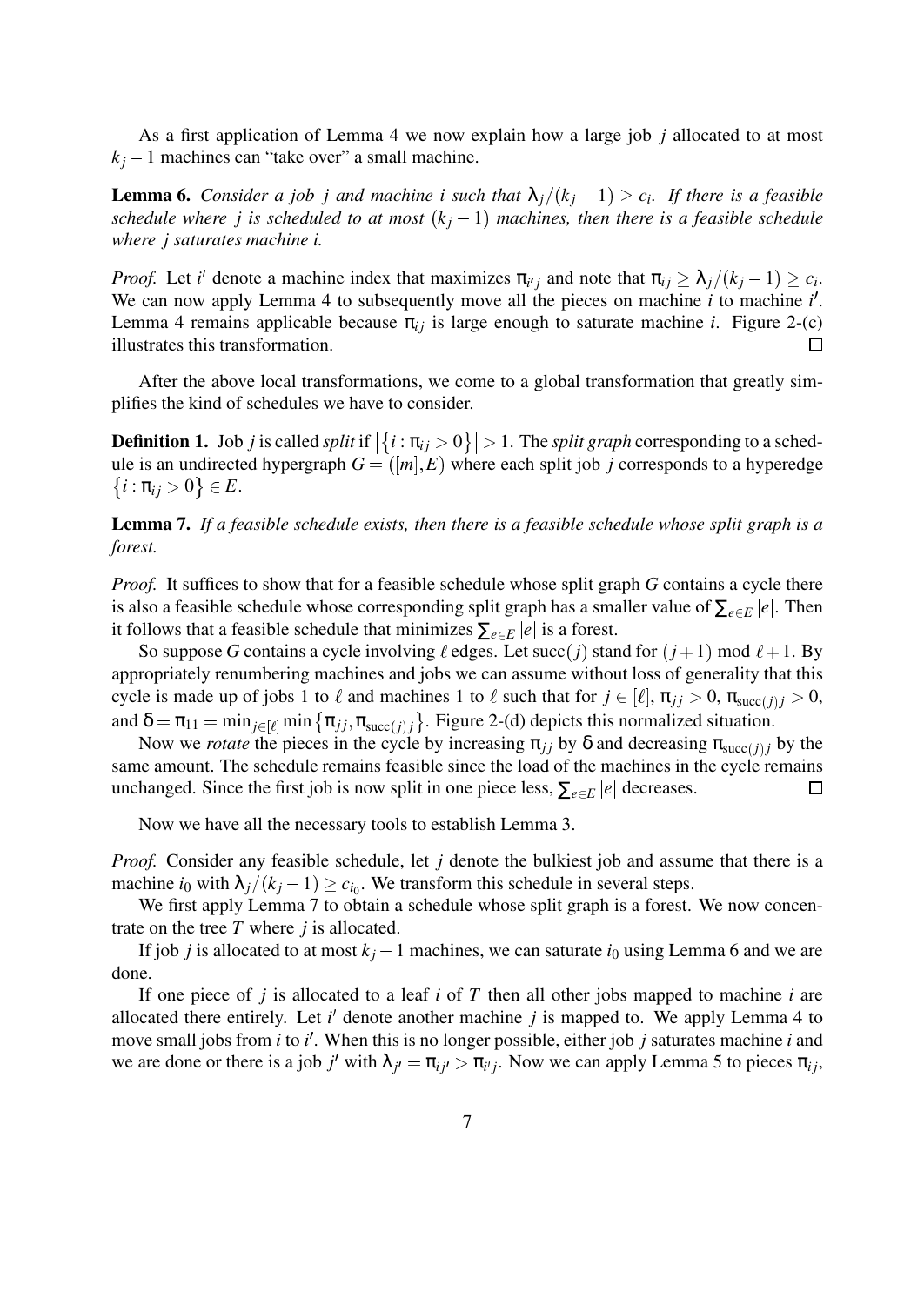$\pi_{i'j}$ ,  $\pi_{ij'}$ , and a zero size piece of job *j'*. This transformation reduces the number of pieces of job  $j$  so that we can saturate machine  $i_0$  using Lemma 6.

Finally, *j* could be allocated to machines that are all interior nodes of *T*. We focus on the two largest pieces  $\pi_{ij}$  and  $\pi_{i'j}$  so that  $\pi_{ij} + \pi_{i'j} \ge 2\lambda_j/k_j$ . Now fix a leaf *r* that is connected to *i* via a path that does not involve *j* as an edge. This is possible since *j* is connected to interior nodes only. Now we intend to move job *j away* from *r*, i.e., we transform the schedule such that the path between node *r* and job *j* becomes longer. (The path between a node *v* and a job *e* in a tree starts at *v* and uses edges  $e' \neq e$  until a node is reached that has *e* as an incident edge.) We do this iteratively until *j* is incident to a leaf in *T*. Then we can apply the transformations described above and we are done.

We first apply Lemma 4 to move small pieces of jobs allocated to machine *i'* to machine *i*. Although this changes the shape of *T*, it leaves the distance between jobs *j* and *r* invariant unless *j* ends up in machine *i'* completely so that we can apply Lemma 6 and we are done. When Lemma 4 is no longer applicable, either *j* saturates machine *i'* and we are done or there is a job *q* with  $\pi_{i'q} > \pi_{ij}$ . In that case we consider the smallest other piece  $\pi_{i_qq}$  of job *q*. More precisely, if *q* is split into at most  $k_q - 1$  nonzero pieces we pick some  $i_q$  with  $\pi_{i_q} = 0$ . Otherwise we  $\min\left\{\ell\neq i': \pi_{\ell q}>0\right\}.$  In either case  $\pi_{i_q q}\leq \lambda_q/(k_q-1).$  Recall that  $\pi_{ij}+\pi_{i'j}\geq 2\lambda_j/k_j$ since this sum is invariant under the move operations we have performed. Furthermore, *j* is the bulkiest job so that

$$
\pi_{i_q q} \leq \frac{\lambda_q}{k_q-1} \leq \frac{\lambda_j}{k_j-1} = \frac{2\lambda_j}{(k_j-1)+(k_j-1)} \leq \frac{2\lambda_j}{(k_j-1)+1} = \frac{2\lambda_j}{k_j} \leq \pi_{ij} + \pi_{i'j}
$$

Hence, we can apply Lemma 5 to pieces *i* and *i'* of job *j* and to pieces *i'* and  $i_q$  of job  $q$ . This transformation increases the distance from job *j* to machine *r* as desired. Figure 2-(e) gives an example where we apply Lemma 4 once and then Lemma 5.  $\Box$ 

### **3 Finding the optimal makespan**

In the previous section, we assumed that an upper bound on the optimal makespan is known. The obvious idea now is to find the optimal makespan using binary search. In order to show that this search terminates one needs to prove that the optimal makespan is a rational number. This is not completely obvious as in principle jobs might be broken into pieces of non-rational size. The following lemma, however, shows that the optimal makespan can be represented by rational numbers of polynomial length. Let  $\mathbb{Q}_\ell$  denote the set of non-negative rational numbers that can be represented by an  $\ell$ -bit nominator and an  $\ell$ -bit denominator and the symbol  $\infty$ .

**Lemma 8.** *There is a constant*  $\kappa > 0$  *such that the value of an optimum solution to the SAC problem with splittability at least two is in*  $Q_N$ κ, *with N denoting the problem size.* 

*Proof.* Let the task weights  $\lambda_1, \ldots, \lambda_n$  and the machine speeds  $s_1, \ldots, s_m$  be rational from  $\mathbb{Q}_N$ .

The problem of finding *k*-splittable assignments can be characterized as follows. Let  $M_i \subseteq$ [*m*] be a set of machines with  $|M_j| \leq k_j$  and such that task *j* can be assigned only to machines of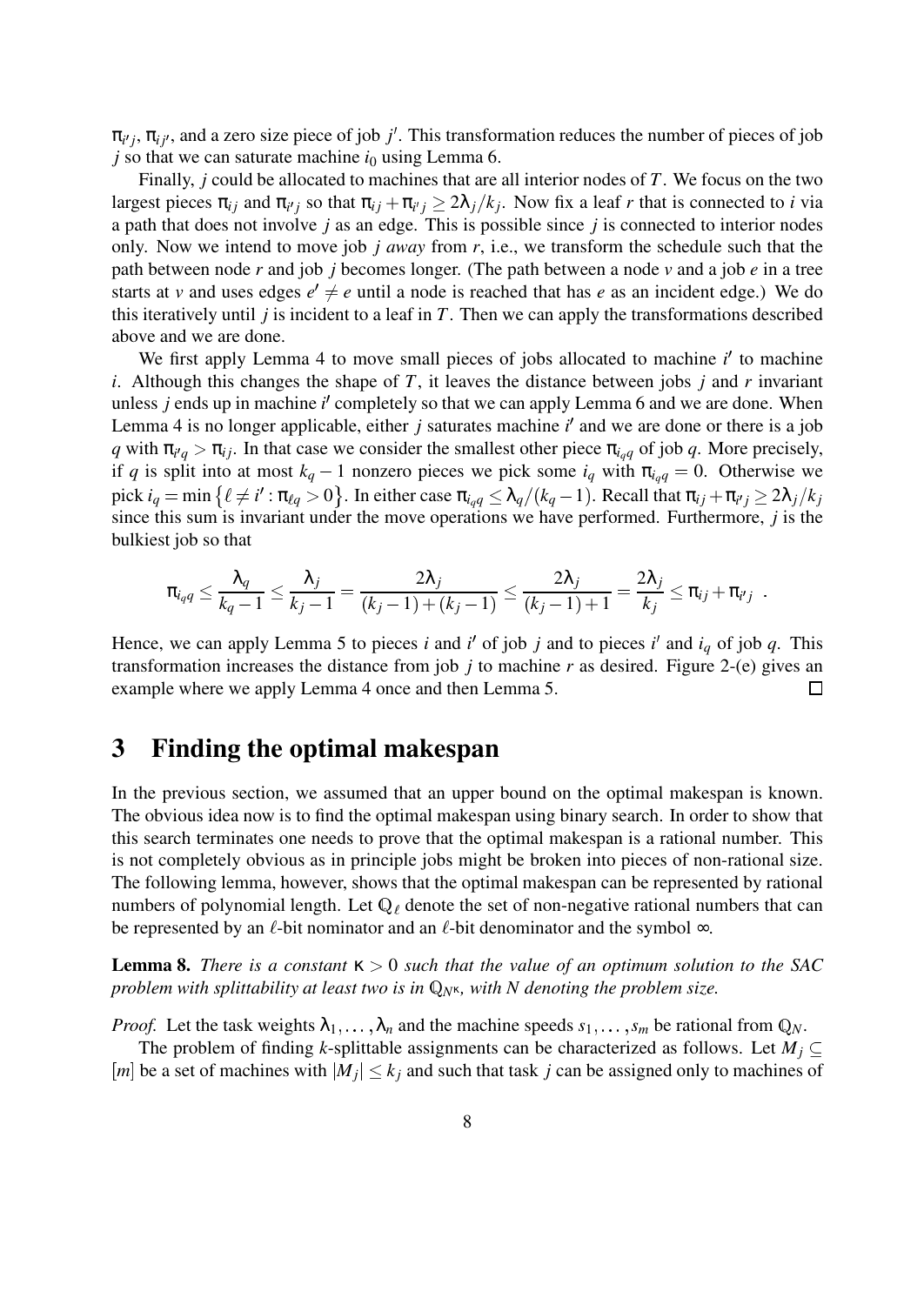set  $M_i$  (i.e.  $x_{ij} = 0$  for all  $i \notin M_i$ ). Having fixed the sets  $M_1, \ldots, M_n$ , we can write our problem using the standard LP formulation with the additional constraint  $x_{ij} = 0$ , for  $i \in [m] \setminus M_j$ .

min 
$$
z
$$
  
\ns.t.  $\sum_{i=1}^{m} x_{ij} = 1 \quad \forall j \in [n]$   
\n $\sum_{j=1}^{n} \lambda_j x_{ij} \leq zs_i \quad \forall i \in [m]$   
\n $x_{ij} = 0 \quad \forall j \in [n] \forall i \in [m] \setminus M_j$   
\n $x_{ij} \in [0, 1] \quad \forall i, j.$ 

Thus for a fixed vector of sets  $M_1, \ldots, M_n$ , our problem is a polynomial-size linear program (LP). Consequently, an optimum solution to our problem is attained as the value of this LP for one of the choices of the sets  $M_1, \ldots, M_n$ . The value of an optimum solution to this LP (and thus also for our problem) belongs to  $Q<sub>N<sup>K</sup></sub>$ , for some suitable constant κ. ப

The lemma implies that the optimal makespan can be calculated by using binary search methods over the rationals (see, e.g., [13, 16]) with Algorithm 1 as a decision oracle. Thus, we obtain:

**Corollary 9.** *For every fixed number of machines, there exists an exact polynomial time optimization algorithm for the SAC problem with splittability at least two.*

### **4 Solving the traffic allocation problem**

In this section, we show how to apply the binary search approach to the traffic allocation problem, that is, we solve the SAC problem with non-linear latency functions. We need to make some very modest assumptions about these functions. A latency function is called *monotone* if it is positive and non-decreasing. The functions need not to be continuous or strictly increasing, e.g., step functions are covered. We define the "inverse" of such functions as follows. Given a monotone  $\text{function } f: \mathbb{Q}_{\geq 0} \to \mathbb{Q}_{\geq 0} \cup \{\infty\}, \text{ let the } \textit{inverse of } f \text{ be defined by } f^{-1}(y) = \sup \{ \lambda | f(\lambda) \leq y \}, \text{ for }$  $y \ge f(0)$ , and  $\overline{f}^{-1}(y) = 0$ , for  $y < f(0)$ .

We say that a function *f* is *polynomially length-bounded* if for every  $\lambda \in \mathbb{Q}_\ell$ ,  $f(\lambda) \in \mathbb{Q}_{poly(\ell)}$ . (Recall that  $\mathbb{Q}_\ell$  denotes the set of non-negative rational numbers that can be represented by an  $\ell$  bit nominator and an  $\ell$ -bit denominator and the symbol  $\infty$ .) For example, the functions in the M/M/1 waiting time family are polynomially length-bounded although  $\lim_{\lambda \to b^-} f_s(\lambda) = \infty$ . This is because, for  $\lambda, s \in \mathbb{Q}_\ell$  with  $\lambda < s$ , one can show  $(s - \lambda) \in \mathbb{Q}_{2\ell}$ ,  $s(s - \lambda) \in \mathbb{Q}_{4\ell}$  and  $\lambda/(s(s-\lambda)) \in \mathbb{Q}_{8\ell}$  so that  $f(\lambda) \in \mathbb{Q}_{8\ell}$ . Furthermore, we say that a family of latency functions *F* is *efficiently computable* if, for every *s* and  $\lambda$  from  $\mathbb{Q}_\ell$ ,  $f_s(\lambda)$  as well as  $f_s^{-1}(\lambda)$  can be calculated in time polynomial in  $\ell$ . Observe that the functions from an efficiently computable family must also be polynomially length-bounded. It is easy to check that the M/M/1 waiting time family as well as other typical latency functions from Queueing Theory are efficiently computable in this sense.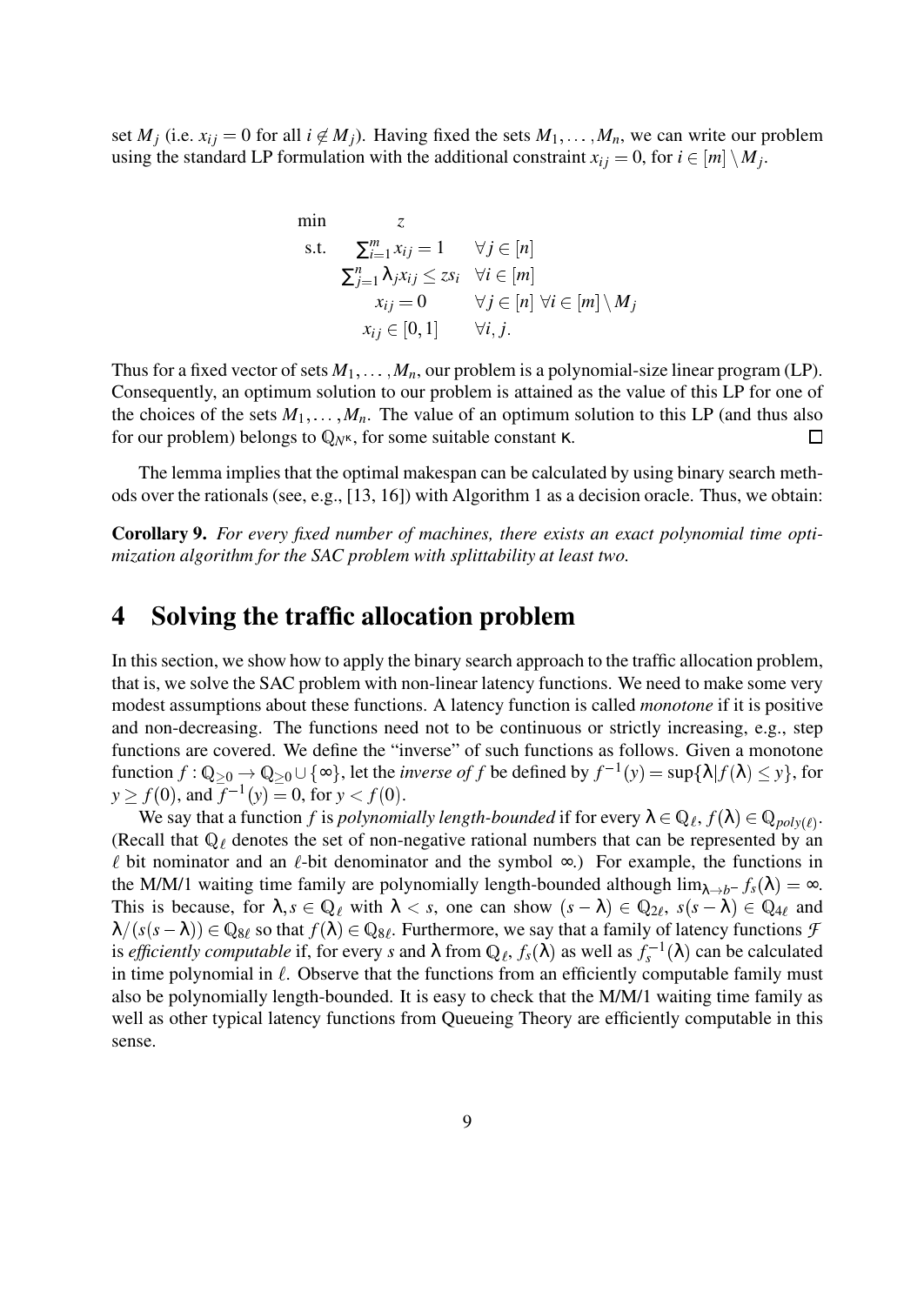**Theorem 10.** *Let F be any efficiently computable family of monotone functions. Consider the SAC problem with latency functions from F and splittability at least two. Suppose the value of the best possible maximum latency can be represented by a number from*  $\mathbb{Q}_l$ *. Then an optimal*  $\mathit{solution can be found in time}$   $\mathit{O}\big(\mathit{poly}(\ell)\cdot(n + m^{m+m/(k_0-1)})\big)$ *with*  $k_0 = \min\{k_j : j = 1, 2, \ldots, n\}.$ 

*Proof.* We will first argue how to solve a decision version of SAC with latency functions from  $\mathcal F$ . Let *z* be the specified bound on the cost. The decision problem is described by the feasible region of the following program with an additional side constraint that for any job *j* there are at most  $k_i$  variables  $x_{ij}$  with positive value.

$$
\sum_{i=1}^{m} x_{ij} = 1 \qquad \forall j \in [n]
$$
  

$$
f_{s_i} \left( \sum_{j=1}^{n} \lambda_j x_{ij} \right) \le z \quad \forall i \in [m]
$$
  

$$
x_{ij} \in [0, 1] \qquad \forall i, j.
$$

Here  $x_{ij}$  is the fraction of task *j* assigned to server *i*. The feasible region of this program is equivalent to the region described by the following linear program,

$$
\sum_{i=1}^{m} x_{ij} = 1 \qquad \forall j \in [n]
$$
  

$$
\sum_{j=1}^{n} \lambda_j x_{ij} \leq f_{s_i}^{-1}(z) \quad \forall i \in [m]
$$
  

$$
x_{ij} \in [0, 1] \qquad \forall i, j.
$$

Now observe this program describes the decision version of the SAC problem with machine speeds  $f_{s_i}^{-1}(z)$  and makespan 1. As the inverse of the cost functions in  $\mathcal F$  can be calculated in polynomial time, the sizes of the two programs are polynomially equivalent. Thus, solving the scheduling problem takes time polynomial in the size of the input to the SAC problem under *F* . We run the exact algorithm Algorithm 1 from Theorem 1 on this decision version of SAC. It is easy to see that this algorithm outputs a feasible solution to SAC if and only if there is a feasible solution to the SAC problem under *F*. Let  $O(poly^*(\ell) \cdot (n + m^{m+m/(k_0-1)})$  be a bound on the running time of this decision algorithm for SAC under  $\mathcal{F}$ .

The bound  $\ell$  on the number of bits to represent possible values of the makespans can now be used to perform the binary search by using the previous algorithm as an oracle. For this purpose we use methods of searching for rationals [13, 16]. The overall running time of the algorithm is  $O((\ell \cdot poly^*(\ell) \cdot (n + m^{m+m/(k_0-1)}))$  $= O(poly(\ell) \cdot (n + m^{m+m/(k_0-1)}))$  $).$ 

Observe that  $\ell$  is an obvious lower bound on the running time of any algorithm that computes the exact, optimal makespan. It remains unclear whether there exists latency functions for which  $\ell$  cannot be bounded polynomially in the input length. If an appropriate upper bound on  $\ell$  is not known in advance, then we can use the geometric search algorithm. This search algorithm can be stopped any time after computing the optimal maximum latency with sufficient precision.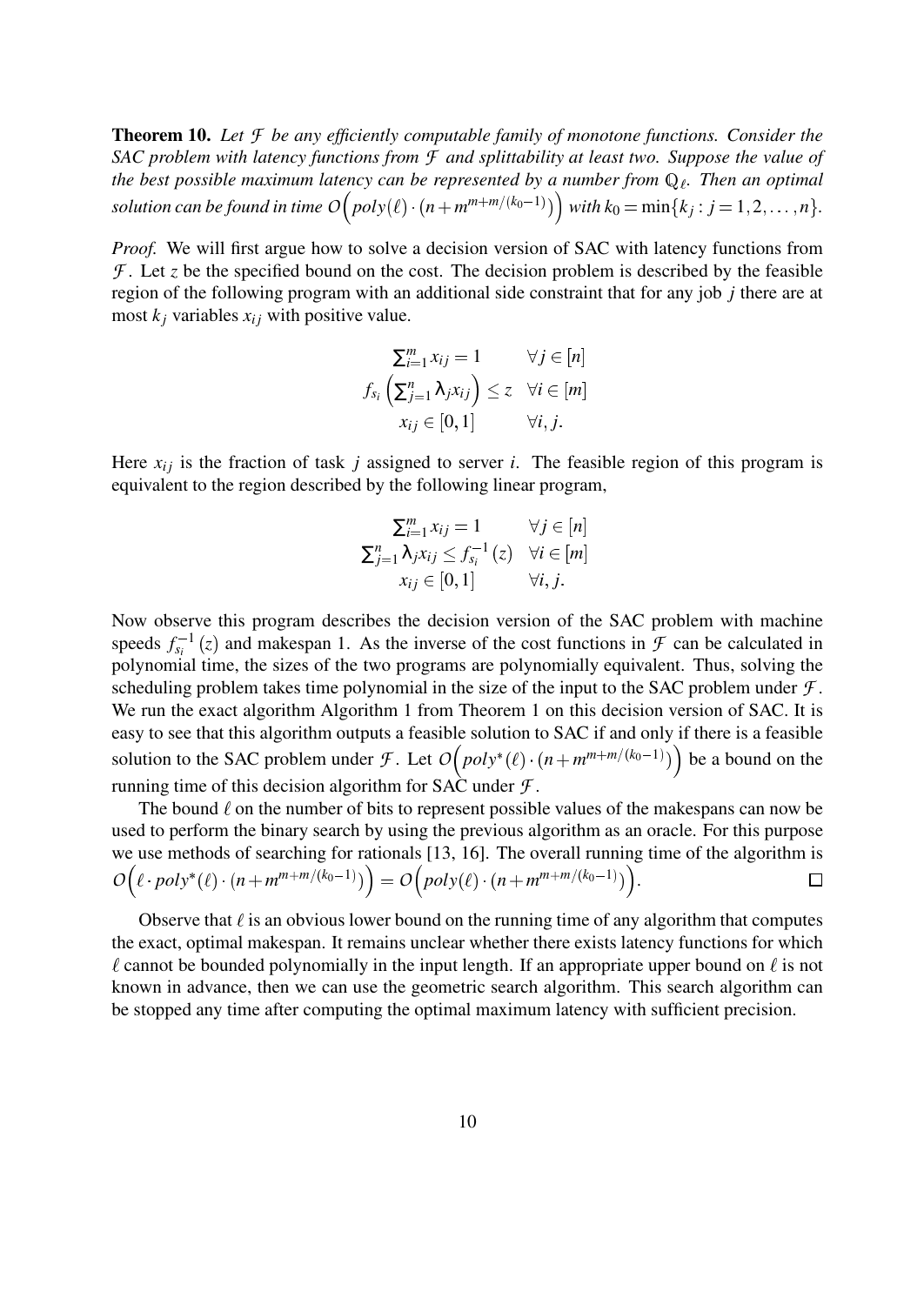### **5 Non-approximability for non-linear scheduling**

The M/M/1 waiting time cost function family as specified in the Introduction has an infinity pole for  $\lambda \to b^-$ . Intuitively, this infinity pole reflects the capacity restriction on the servers and it is typical also for other families of latency functions that can be derived from Queueing Theory. The following theorem shows that the non-linear *k*-splittable scheduling can be viewed as completely inapproximable. This negative result holds even when all servers are identical.

**Theorem 11.** *Let F be an efficiently computable family of monotone latency functions. Suppose* there exists  $s\in\mathbb{Q}_{>0}$  such that  $\lim_{\lambda\to s}f_s(\lambda)=\infty$ . Then there does not exist a polynomial time ap*proximation algorithm with finite approximation ratio for the non-linear k-splittable scheduling problem under*  $\mathcal{F}$ *, provided*  $P \neq NP$ *.* 

*Proof.* For the purpose of contraction, let us assume there is an  $\alpha$ -approximation for the nonlinear *k*-splittable scheduling problem for identical servers with latency function *f<sup>s</sup>* . (α might be any finite approximation ratio, e.g., defined by some function on the input length.) We show that we can decide the NP-hard *k*-splittable scheduling problem in polynomial time under this assumption as follows. Suppose we are given jobs with sizes  $\lambda_1, \ldots, \lambda_n$  and a makespan *c*, and have to decide whether there is a *k*-splittable schedule with makespan at most *c*. Define  $c' = c + 2^{-N^k}$  with *N* denoting the problem size and  $\kappa$  being the constant specified in Lemma 8. Observe that this lemma gives a separation bound in the sense that, if the optimum makespan for  $\lambda_1, \ldots, \lambda_n$  is in the interval  $[c, c']$ , then it is *c* because  $[c, c'] \cap \mathbb{Q}_{N^k} = \{c\}$ . Now we define  $\lambda'_{j} := s\lambda_{j}/c'$  and run the approximation algorithm with the new weights. If this algorithm returns a solution with finite maximum latency then the scheduling problem is feasible, otherwise it is infeasible. Thus we can decide the given *k*-splittable scheduling problem in polynomial time, which contradicts  $P \neq NP$ .  $\Box$ 

## **6 Splittable scheduling under heterogeneous traffic**

Until now we implicitly assume homogeneous traffic, i.e., all streams have the same (general) session length distribution. However, several practical studies show that Internet traffic is far away from being homogenous [3, 6, 17]. Assuming heterogeneous traffic, one has to take into account different session lengths distributions.

Let us investigate the consequences of heterogeneous traffic using a particular instance of a cost function. The *Pollaczek-Khinchin* (P-K) formula (see, e.g., [11]) describes expected waiting time in M/G/1 queues. Observe that this is a very general class of queueing systems that allows arbitrary service time distributions.

Suppose every stream *i* is characterized by two weights  $\lambda_i$  and  $V_i$  (corresponding to the expected load of data stream (job) *j* and the variance of this load, respectively). Then the P-K family of cost functions describing the expected time on a server (machine) with speed *s<sup>i</sup>* can be defined as (see [4] for more details):

$$
f_{s_i}(x_{i1},...,x_{in}) = \frac{\sum_{j=1}^n V_j x_{ij}}{s_i (s_i - \sum_{j=1}^n \lambda_j x_{ij})}.
$$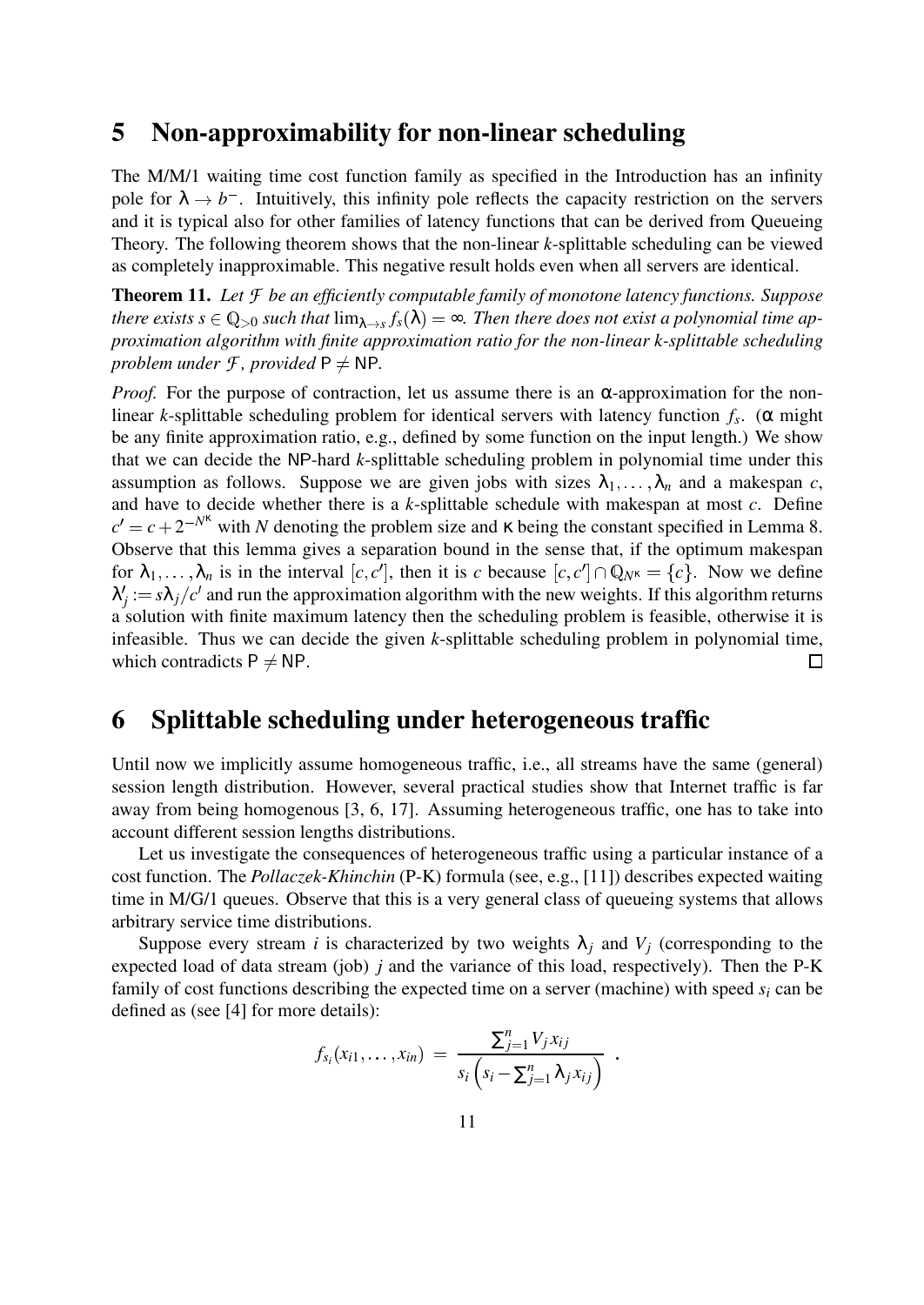The remarkable fact here is that both parameters, the expected load and the variance, can be aggregated independently in a simple linear fashion. That is, the expected load injected into server *i* is  $\lambda = \sum_{i=1}^{n}$  $\sum_{j=1}^{n} \lambda_j x_{ij}$  and the variance of this load is  $V = \sum_{j=1}^{n} V_i x_{ij}$ .

We now show how to use our algorithm for the splittable scheduling here. Consider the heterogeneous splittable scheduling problem where the delay on identical machines is given by the P-K cost function, that is  $s_1 = s_2 = \ldots = s_m = 1$ . Then, the optimum solution in this model can be characterized by the following program with additional splittability constraints.

min  
\n*s.t.* 
$$
\frac{\sum_{j=1}^{n} V_j x_{ij}}{s_i(s_i - \sum_{j=1}^{n} \lambda_j x_{ij})} \le z \quad \forall i \in [m]
$$
\n
$$
\sum_{i=1}^{m} x_{ij} = 1 \qquad \forall j \in [n]
$$
\n
$$
x_{ij} \ge 0 \qquad \forall i, j.
$$

This program can be equivalently rewritten into the following program, called  $P_1$ .

min  
\n*s.t.* 
$$
\sum_{j=1}^{n} (V_j/z + \lambda_j) x_{ij} \le 1 \quad \forall i \in [m]
$$
  
\n $\sum_{i=1}^{m} x_{ij} = 1 \qquad \forall j \in [n]$   
\n $x_{ij} \ge 0 \qquad \forall i, j.$ 

Observe, that if  $z$  is fixed, then  $P_1$  with additional spittability constraints is equivalent to the decision version of the splittable scheduling (SAC). Thus, it can be solved by our algorithm from Section 2. Observe, that the P-K cost function family is an efficiently computable family of monotone functions – see the discussion in Section 4. Applying arguments analogous to these in the proof of Theorem 10 we can obtain the following result.

**Theorem 12.** *Let F be the family of P-K cost functions. Consider the SAC problem with identical unit speed machines, with latency functions from F , and splittability at least two. Suppose the value of the best possible maximum latency can be represented by a number from*  $\mathbb{Q}_\ell$ . Then an optimal solution can be found in time  $O\Big(\mathit{poly}(\ell)\cdot(n + m^{m+m/(k_0-1)})\Big)$ *with*  $k_0 = \min\{k_j : j =$  $1, 2, \ldots, n$ .

## **References**

- [1] N. Alon, Y. Azar, G. J. Woeginger and T. Yadid. Approximation schemes for scheduling on parallel machines. *Journal of Scheduling*, 1:55–66, 1998.
- [2] M. Blum, R. Floyd, V. Pratt, R. Rivest, and R. Tarjan. Time bounds for selection. *J. Computer and System Science*, 7(4):448–461, August 1973.
- [3] M. E. Crovella and A. Bestavros. Self-similarity in world wide web traffic evidence and possible causes. In *Proceedings of ACM Sigmetrics'96*, pages 160–169, 1996.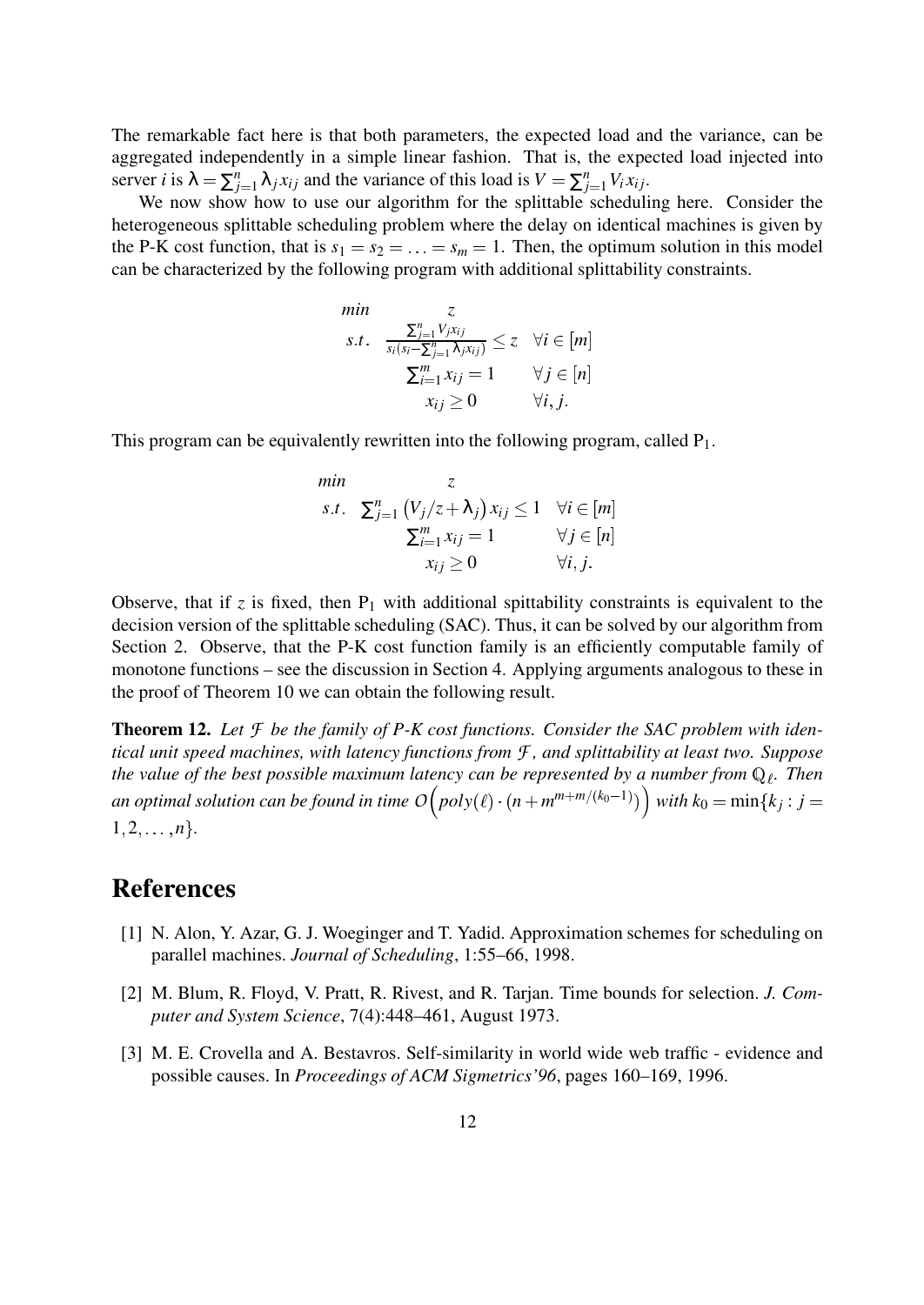- [4] A. Czumaj, P. Krysta and B. Vöcking. Selfish Traffic Allocation for Server Farms. In *Proc. ACM STOC*, 2002.
- [5] L. Epstein and J. Sgall. Approximation schemes for scheduling on uniformly related and identical parallel machines. *Proc. of the 7th ESA*, 151–162, 1999.
- [6] A. Feldmann, A.C. Gilbert, P. Huang, and W. Willinger. A study of the role of variablity and the impact of control. In *Proc. of the ACM SIGCOMM'99*, 1999.
- [7] M. R. Garey and D. S Johnson. *Computers and intractability: a guide to the theory of NP-completeness.* Freeman, 1979.
- [8] D. S. Hochbaum and D.B. Shmoys. Using dual approximation algorithms for scheduling problems: theoretical and practical results. *Journal of the ACM*, 34: 144–162, 1987.
- [9] D. S. Hochbaum and D.B. Shmoys. A polynomial approximation scheme for scheduling on uniform processors: using the dual approximation approach. *SIAM Journal on Computing*, 17: 539–551, 1988.
- [10] E. Horowitz and S. K. Sahni. Exact and approximate algorithms for scheduling nonidentical processors. *J. ACM*, 23:317–327, 1976.
- [11] L. Kleinrock. *Queueing Systems. Volume I: Theory.* John Wiley & Sons, New York, NY, 1975.
- [12] J. F. Kurose and K. W. Ross. *Computer networking: a top-down approach featuring the Internet.* Addison-Wesley, 2001.
- [13] St. Kwek and K. Mehlhorn. Optimal search for rationals. *Information Processing Letters*, to appear, 2002.
- [14] J.K. Lenstra, D.B. Shmoys and E. Tardos. Approximation Algorithms for Scheduling Unrelated Parallel Machines. *Mathematical Programming*, 46: 259–271, 1990.
- [15] R. McNaughton. Scheduling with deadlines and loss functions. *Management Science*, 6:1– 12, 1959.
- [16] C. H. Papadimitriou. Efficient search for rationals. *Information Processing Letters*, 8:1–4, 1979.
- [17] K. Park, G. Kim, and M.E. Crovella. On the relationship between file sizes, transport protocols, and self-similar network traffic. In *Proc. IEEE International Conference on Network Protocols*, pages 171–180, 1996.
- [18] H. Shachnai and T. Tamir. Multiprocessor Scheduling with Machine Allotment and Parallelism Constraints. *Algorithmica*, 32(4): 651–678, 2002.
- [19] W. Xing and J. Zhang. Parallel machine scheduling with splitting jobs. *Discrete Applied Mathematics*, 103: 259–269, 2000.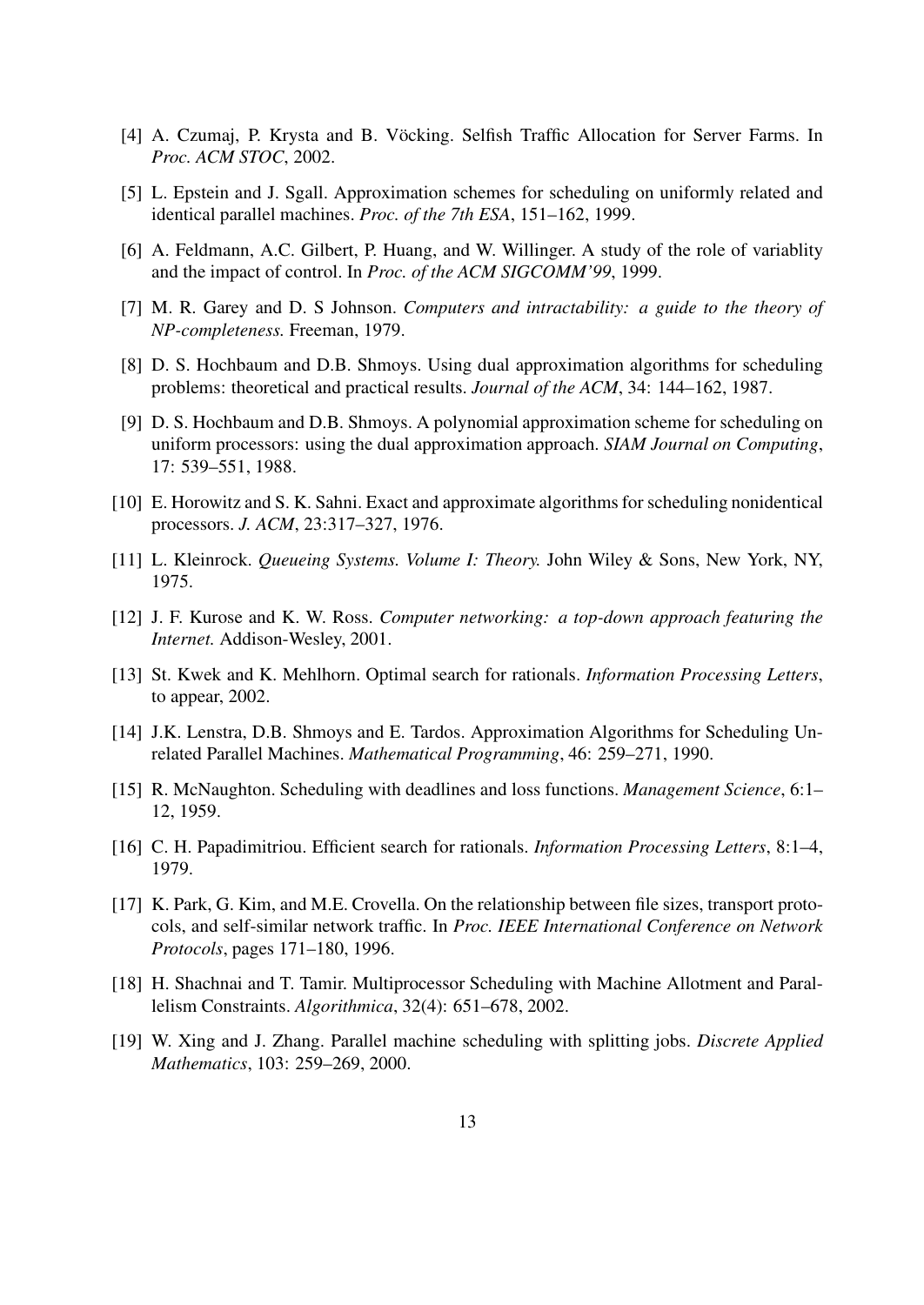

Below you find a list of the most recent technical reports of the Max-Planck-Institut für Informatik. They are available by anonymous ftp from ftp.mpi-sb.mpg.de under the directory pub/papers/reports. Most of the reports are also accessible via WWW using the URL http://www.mpi-sb.mpg.de. If you have any questions concerning ftp or WWW access, please contact reports@mpi-sb.mpg.de. Paper copies (which are not necessarily free of charge) can be ordered either by regular mail or by e-mail at the address below.

> Max-Planck-Institut für Informatik Library attn. Anja Becker Stuhlsatzenhausweg 85 66123 Saarbrücken GERMANY e-mail: library@mpi-sb.mpg.de

| MPI-I-2003-NWG2-002 | F. Eisenbrand                                              | Fast integer programming in fixed dimension                                                                               |
|---------------------|------------------------------------------------------------|---------------------------------------------------------------------------------------------------------------------------|
| MPI-I-2003-NWG2-001 | L.S. Chandran, C.R. Subramanian                            | Girth and Treewidth                                                                                                       |
| MPI-I-2003-4-002    | C. Theobalt, M. Li, M. Magnor, H. Seidel                   | A Flexible and Versatile Studio for Synchronized Multi-view<br>Video Recording                                            |
| MPI-I-2003-4-001    | M. Tarini, H.P.A. Lensch, M. Goesele,<br>H. Seidel         | 3D Acquisition of Mirroring Objects                                                                                       |
| MPI-I-2003-4-003    | I. Ivrissimtzis, W. Jeong, H. Seidel                       | Neural Meshes: Statistical Learning Methods in Surface<br>Reconstruction                                                  |
| MPI-I-2003-2-002    | M. Jaeger                                                  | A Representation Theorem and Applications to Measure<br>Selection and Noninformative Priors                               |
| MPI-I-2003-2-001    | P. Maier                                                   | Compositional Circular Assume-Guarantee Rules Cannot Be<br>Sound And Complete                                             |
| MPI-I-2003-1-011    | P. Krysta, A. Czumaj, B. Voecking                          | Selfish Traffic Allocation for Server Farms                                                                               |
| MPI-I-2003-1-010    | H. Tamaki                                                  | A linear time heuristic for the branch-decomposition of planar<br>graphs                                                  |
| MPI-I-2003-1-009    | B. Csaba                                                   | On the Bollobás – Eldridge conjecture for bipartite graphs                                                                |
| MPI-I-2003-1-008    | P. Sanders                                                 | Soon to be published                                                                                                      |
| MPI-I-2003-1-007    | H. Tamaki                                                  | Alternating cycles contribution: a strategy of tour-merging for<br>the traveling salesman problem                         |
| MPI-I-2003-1-006    | H. Tamaki, M. Dietzfelbinger                               | On the probability of Rendezvous in Graph                                                                                 |
| MPI-I-2003-1-005    | M. Dietzfelbinger, P. Woelfel                              | Almost Random Graphs with Simple Hash Functions                                                                           |
| MPI-I-2003-1-004    | E. Althaus, T. Polzin, S.V. Daneshmand                     | Improving Linear Programming Approaches for the Steiner Tree<br>Problem                                                   |
| MPI-I-2003-1-003    | R. Beier, B. Vcking                                        | Random Knapsack in Expected Polynomial Time                                                                               |
| MPI-I-2003-1-002    | P. Krysta, P. Sanders, B. Vcking                           | Scheduling and Traffic Allocation for Tasks with Bounded<br>Splittability                                                 |
| MPI-I-2003-1-001    | P. Sanders, R. Dementiev                                   | Asynchronous Parallel Disk Sorting                                                                                        |
| MPI-I-2002-4-002    | F. Drago, W. Martens, K. Myszkowski,<br>H. Seidel          | Perceptual Evaluation of Tone Mapping Operators with Regard<br>to Similarity and Preference                               |
| MPI-I-2002-4-001    | M. Goesele, J. Kautz, J. Lang,<br>H.P.A. Lensch, H. Seidel | Tutorial Notes ACM SM 02 A Framework for the Acquisition,<br>Processing and Interactive Display of High Quality 3D Models |
| MPI-I-2002-2-008    | W. Charatonik, J. Talbot                                   | Atomic Set Constraints with Projection                                                                                    |
| MPI-I-2002-2-007    | W. Charatonik, H. Ganzinger                                | Symposium on the Effectiveness of Logic in Computer Science<br>in Honour of Moshe Vardi                                   |